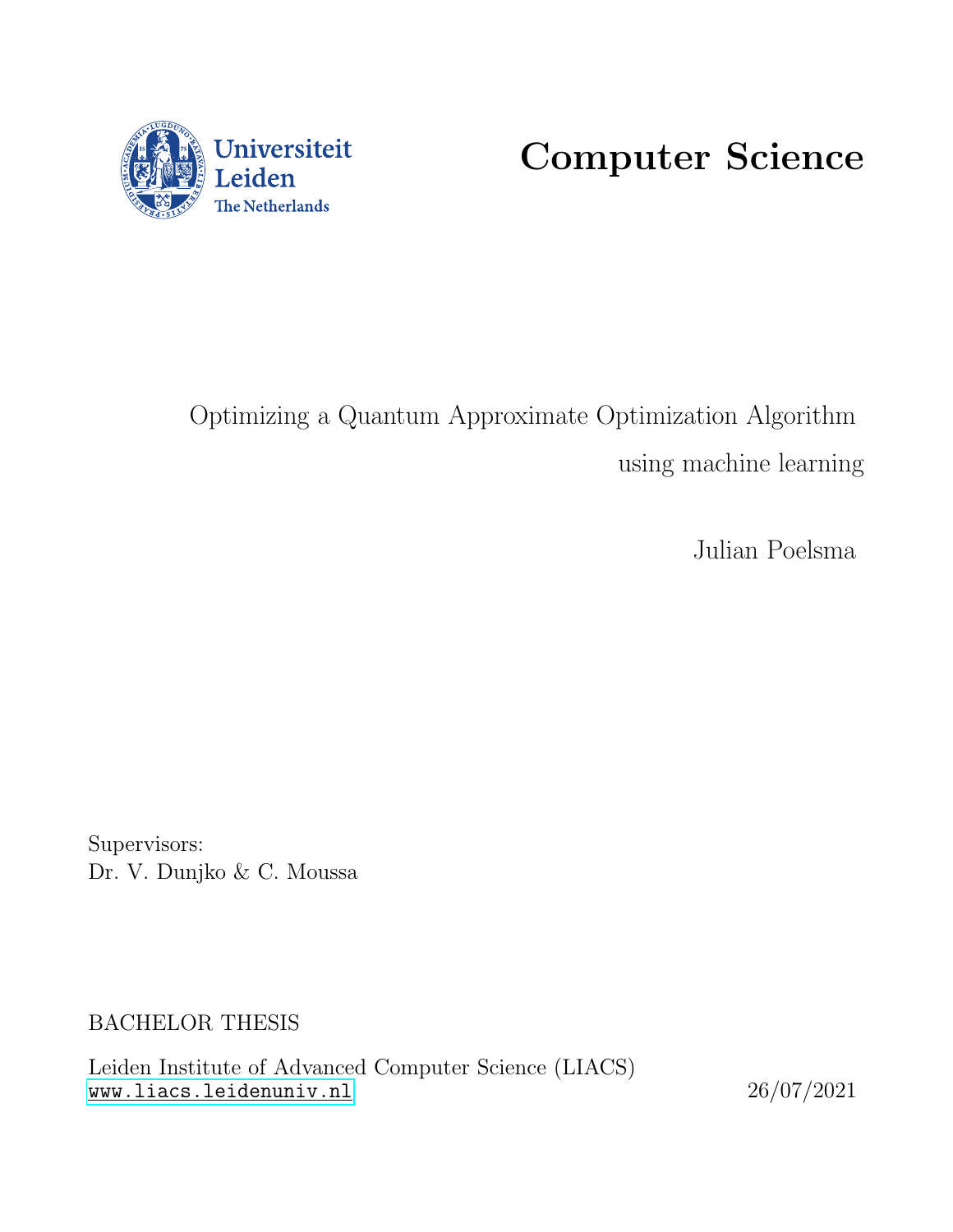#### Abstract

The solutions to the MaxCut problem on graphs can be approximated using a Quantum Approximate Optimization Algorithm (QAOA) on a quantum computer. In its working, QAOA relies on the finding of certain optimal parameters which are in general hard to obtain. Previous work has made it possible to estimate these parameters, but in general at high cost using many optimization runs. In this research we try to develop and evaluate different ways of computing these parameters. Both can be understood as using machine learning. The first method used machine learning regression. Different features of the problem graph were used as input to machine learning models that tried to predict the optimal parameters for the QAOA that solves it. This has yielded relatively poor results in our research, with the models not being able to properly predict the optimal parameters. The second method relies on certain concentration properties of the parameters, which is proven for some graph families in the limit of large graphs. If the optimal parameters concentrate around a certain value, we can make a prediction that is close to this value. Using this prediction, we were able to get an approximation of the MaxCut that is comparable to the approximation obtained when using the parameters that were obtained using the standard, significantly more expensive methods. This work opens doors for more advanced, and more efficient ways of optimizing QAOA circuits, which are expected to be one of the bottlenecks of using this class of quantum algorithms in practice.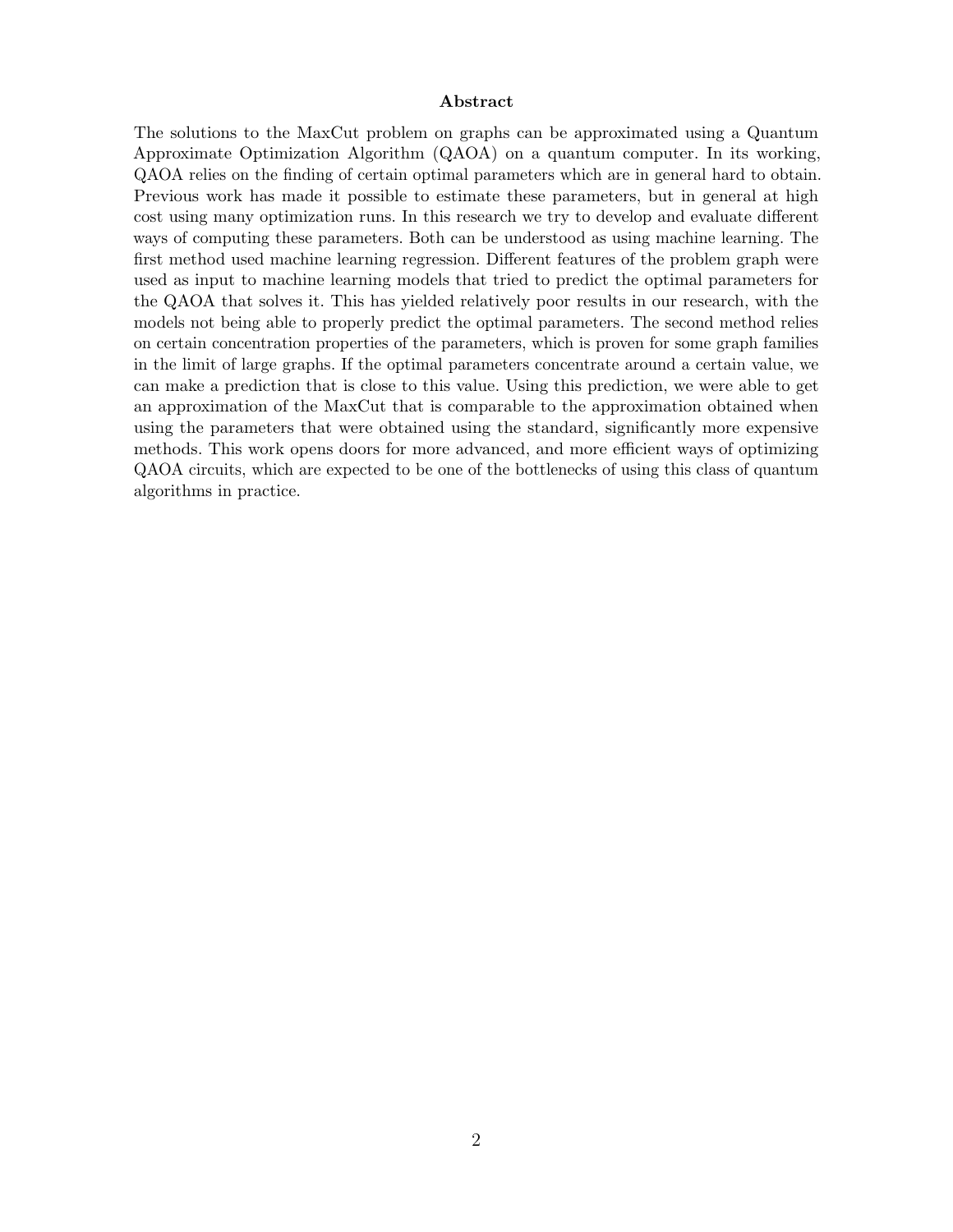## Contents

| $\mathbf{1}$     |     | Introduction<br>$\mathbf{1}$                                                                                               |
|------------------|-----|----------------------------------------------------------------------------------------------------------------------------|
|                  | 1.1 | $\mathbf{1}$                                                                                                               |
|                  |     | $\mathbf{1}$<br>1.1.1                                                                                                      |
|                  |     | $\mathbf{1}$<br>1.1.2                                                                                                      |
|                  | 1.2 | $\overline{2}$                                                                                                             |
| $\overline{2}$   |     | $\overline{2}$<br><b>Background</b>                                                                                        |
|                  | 2.1 | $\overline{2}$                                                                                                             |
|                  |     | 3<br>2.1.1                                                                                                                 |
|                  | 2.2 | $\overline{4}$                                                                                                             |
|                  |     | 2.2.1<br>$\overline{4}$                                                                                                    |
|                  |     |                                                                                                                            |
|                  |     | 2.2.2<br>$\overline{4}$                                                                                                    |
|                  |     | 6<br>2.2.3                                                                                                                 |
|                  | 2.3 | 6                                                                                                                          |
|                  |     | 6<br>2.3.1                                                                                                                 |
|                  | 2.4 | 8                                                                                                                          |
|                  |     | 8<br>2.4.1                                                                                                                 |
|                  | 2.5 | 9                                                                                                                          |
|                  |     | 9<br>2.5.1                                                                                                                 |
|                  |     | 2.5.2<br>10                                                                                                                |
|                  |     | 10<br>2.5.3                                                                                                                |
| 3                |     | Objective<br>10                                                                                                            |
|                  |     |                                                                                                                            |
| $\boldsymbol{4}$ |     | Finding parameters using regression<br>11                                                                                  |
|                  | 4.1 | 11                                                                                                                         |
|                  | 4.2 | 11                                                                                                                         |
|                  |     | 12<br>4.2.1                                                                                                                |
|                  | 4.3 | 13                                                                                                                         |
|                  |     | 13<br>4.3.1                                                                                                                |
|                  |     | 4.3.2<br>14                                                                                                                |
| 5                |     | Parameters from concentration results<br>14                                                                                |
|                  | 5.1 | 15                                                                                                                         |
|                  | 5.2 | 15                                                                                                                         |
|                  |     | 16<br>5.2.1                                                                                                                |
|                  |     |                                                                                                                            |
|                  |     |                                                                                                                            |
|                  |     | 5.2.2<br>17                                                                                                                |
|                  | 5.3 | 17                                                                                                                         |
|                  |     | 17<br>5.3.1<br>Direct results $\ldots \ldots \ldots \ldots \ldots \ldots \ldots \ldots \ldots \ldots \ldots \ldots \ldots$ |
|                  |     | 18<br>5.3.2                                                                                                                |
| 6                | 6.1 | <b>Discussion</b><br>18<br>18                                                                                              |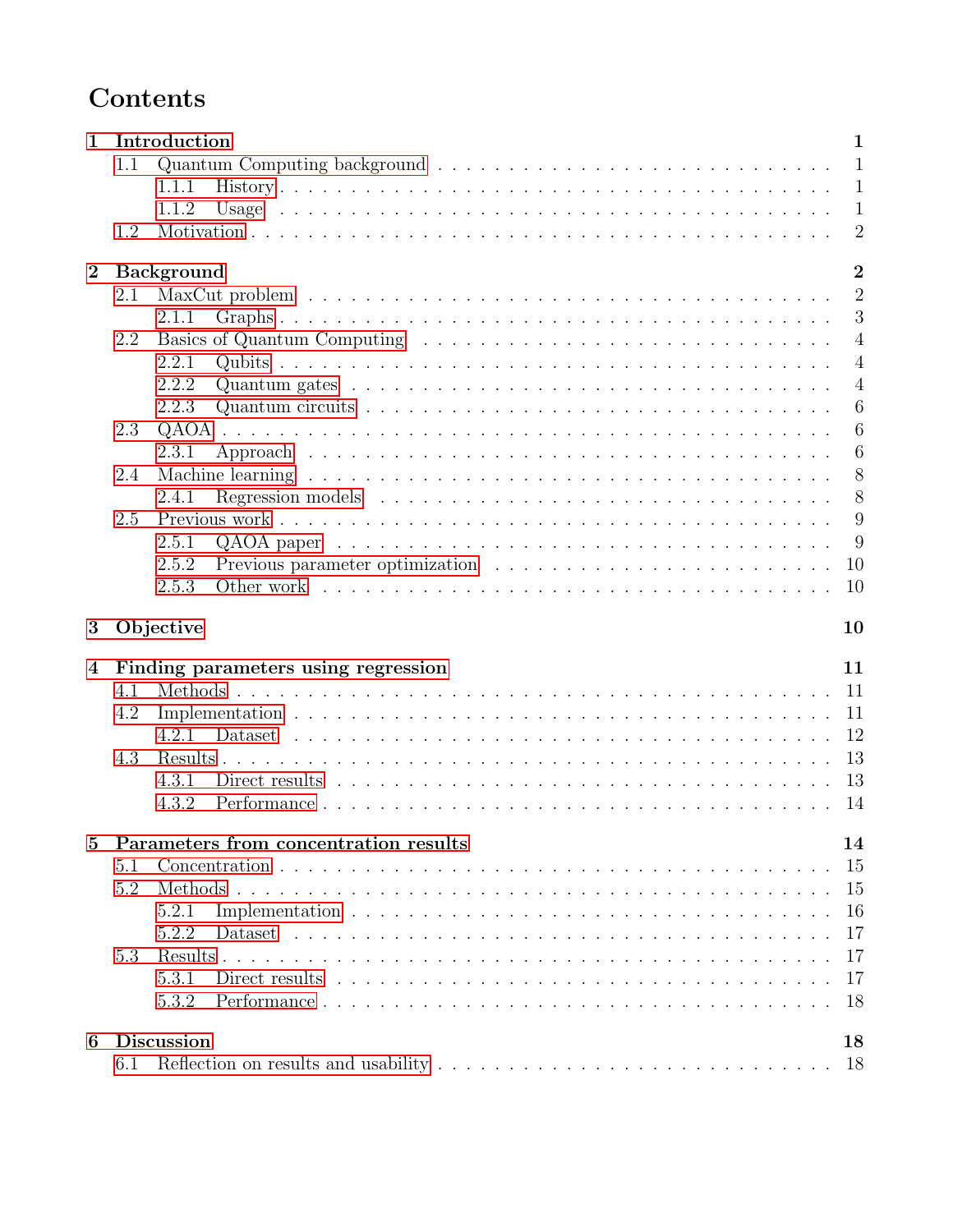### [7 Conclusion](#page-22-0) 19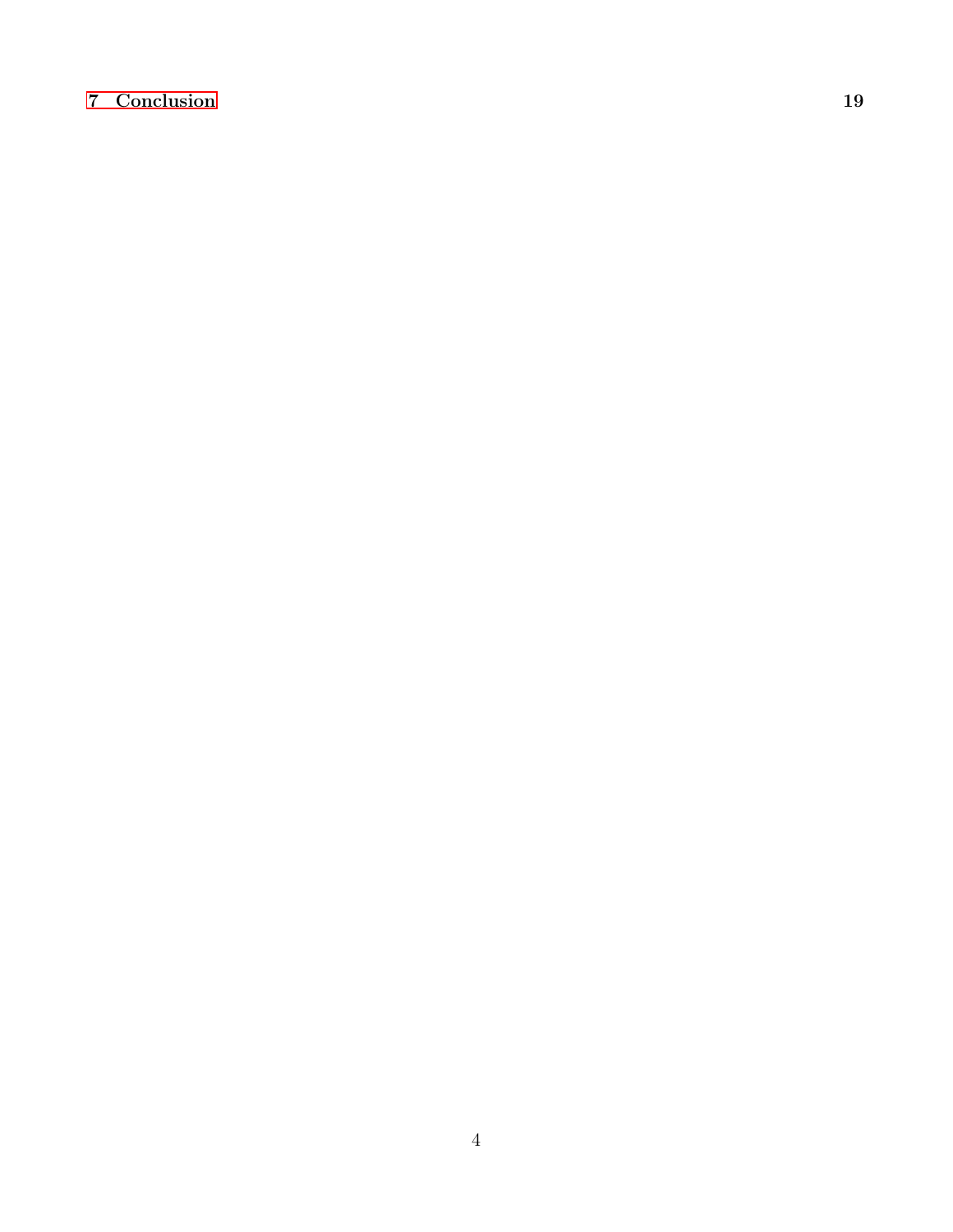## <span id="page-4-0"></span>1 Introduction

In this section an introduction to quantum computing will be given. After this introduction, the goal of this thesis is discussed along with the research question.

## <span id="page-4-1"></span>1.1 Quantum Computing background

This section will give a introduction to quantum computing. It will give information on the history of quantum computing and its uses.

### <span id="page-4-2"></span>1.1.1 History

One of the earliest public mentions of quantum computing was in 1981 at MIT. Richard Feynman proposed a basic model for a quantum computer that would be capable of quantum simulations. He further outlined the theoretical benefit of quantum computing at the same event [\[4\]](#page-24-0).

Progress in quantum computing was slow after Feynman's proposal. More than 10 years later, in 1994, the Shor algorithm would be developed. Shor developed an algorithm that can efficiently factorize large integers. The complexity of the best know classical algorithm solving this problem is exponential. However, this is not the case on a quantum system, which results in a speed up [\[3\]](#page-24-1). After this, more algorithms including Grover's database search algorithm were developed. The first experimental demonstration of a quantum algorithm was given in 1998. The computer that ran this demonstration had 2 qubits and could not solve meaningful problems yet. It was however able to be loaded with data and output a solution [\[4\]](#page-24-0).

Quantum computers with 4 and 7 qubits were created in the year 2000 and the amount of qubits slowly grew [\[4\]](#page-24-0). Currently, Google, IBM and other companies are working on developing quantum computers with a large amount of qubits. IBM revealed a 65 qubit computer in September of 2020 and is planning on building a 1000 qubit computer by 2023 while Google is planning on building a million-qubit computer within 10 years [\[5\]](#page-24-2).

Currently, the main issue with quantum computing is the high error rate and the low numbers of qubits. Quantum computers are prone to errors due to quantum noise and coherence. This problem is explained due to the fragile states unique to quantum systems, so-called quantum superpositions, which allows them to easily be modified by the outside environment.

The main method of combating these errors is by error correction. The information that is normally stored in a single qubit is now stored in multiple qubits. This means that the correct information can still be retrieved when one of the qubits has an error. However, the problem with this approach is that qubits are sparse which means that storing information in multiple qubits is not resourceful [\[6\]](#page-24-3).

### <span id="page-4-3"></span>1.1.2 Usage

The power of quantum computers in the future, when they have millions of qubits, is vast. One of the most interesting uses is in the field of cybersecurity, since quantum computers should be able to break some of the encryption techniques we use today. This would mean that current encryption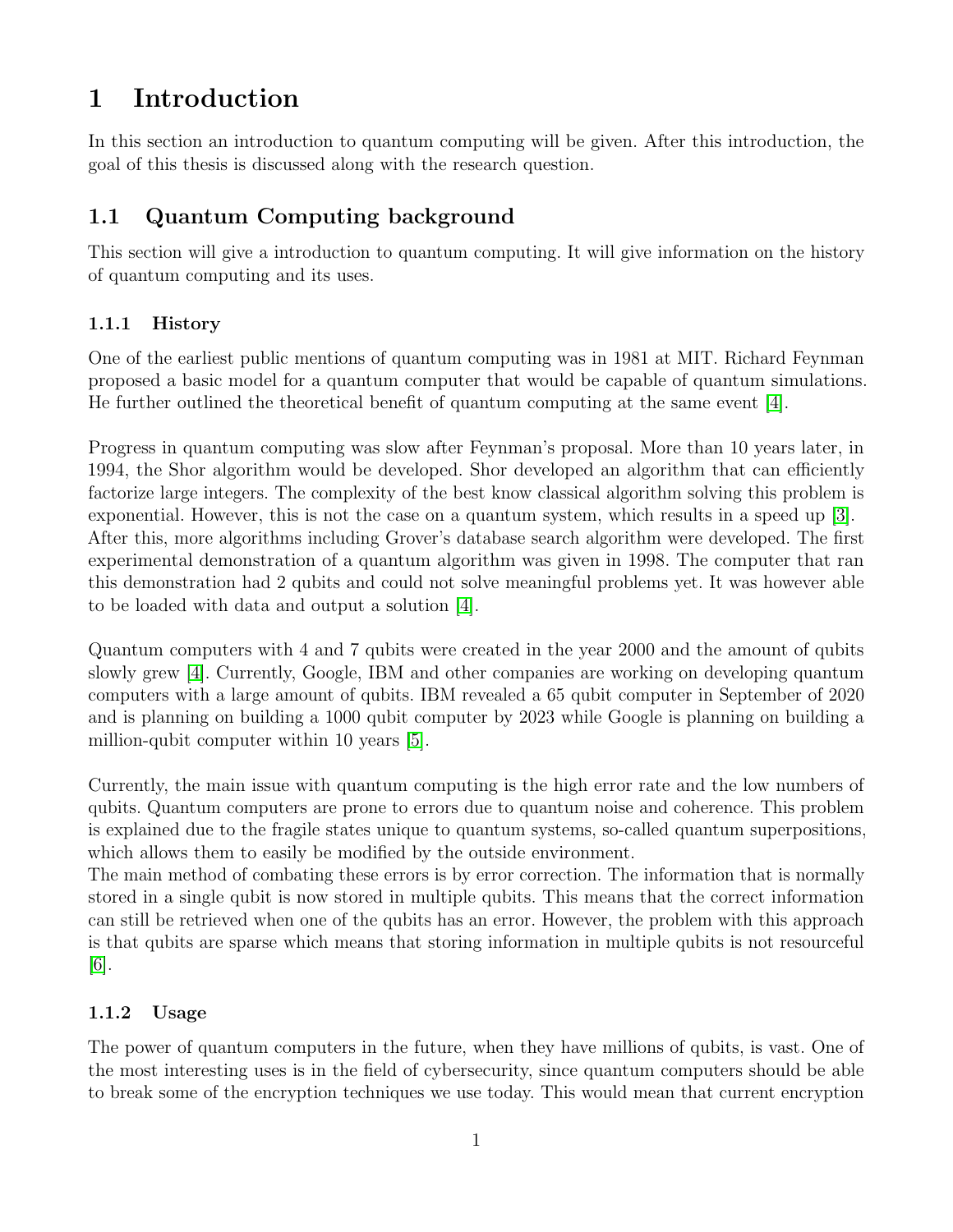technologies will have to be redesigned and made quantum-proof [\[4\]](#page-24-0).

Another interesting use of quantum computers would be the simulation of quantum physics. These simulations will help humanity in understanding quantum physics. Along with these uses, quantum computers will allow us to speed up and optimize lots of different computations.

Currently, only Noisy Intermediate-Scale Quantum (NISQ) computations can be performed. NISQ computations use measurements of qubits which have not been error corrected. They use a low number of qubits and run on low-depth circuits. There is less chance of an error occurring, because of the low-depth circuits. This means that error correction is not needed [\[7\]](#page-24-4).

## <span id="page-5-0"></span>1.2 Motivation

To use quantum computers effectively, quantum algorithms need to be used. One of the algorithms that can be performed, is a Quantum Approximate Optimization Algorithm (QAOA). This algorithm solves a classical combinatorial problem. It can run on a quantum computer with a limited computational depth and use a low number of qubits, which makes it compatible with the current NISQ computers. However, it requires parameters that are dependent on the problem and the problem instance that is being solved. Finding these parameters is hard and requires a parameter optimization problem to be solved. More information about QAOA will be given in a later section.

The MaxCut problem is the combinatorial optimization problem that we try to solve. More information about the MaxCut problem will be given in a later section. The goal of this research is to optimize the finding of well-performing parameters for a QAOA that approximates the MaxCut problem. Our method of choice is to use machine learning to predict these parameters. Based on this, the research question is:

How can machine learning and statistical methods be used to find the optimal parameters for a Quantum Approximate Optimization Algorithm solving the MaxCut problem?

## <span id="page-5-1"></span>2 Background

Background information that is needed to understand the research will be provided in this section. The problem that we try to solve will be introduced. More information will also be given about quantum computing and the inner workings.

## <span id="page-5-2"></span>2.1 MaxCut problem

The MaxCut problem is a combinatorial optimization problem which is NP hard. The problem has many possible solutions, but only a few optimal solutions. Our task is to find the optimal solutions out of all the possible solutions.

A graph is specified by  $G = (V, E)$  where G is the graph, V is the set of vertices and E is the set of edges. These vertices can be arranged into two disjoint subsets. A cut is defined as an edge that connects vertices that belong in two different subsets. The objective of the MaxCut problem is to find a bipartition where the number of cuts is as high as possible. [\[1\]](#page-24-5). In this thesis we will refer to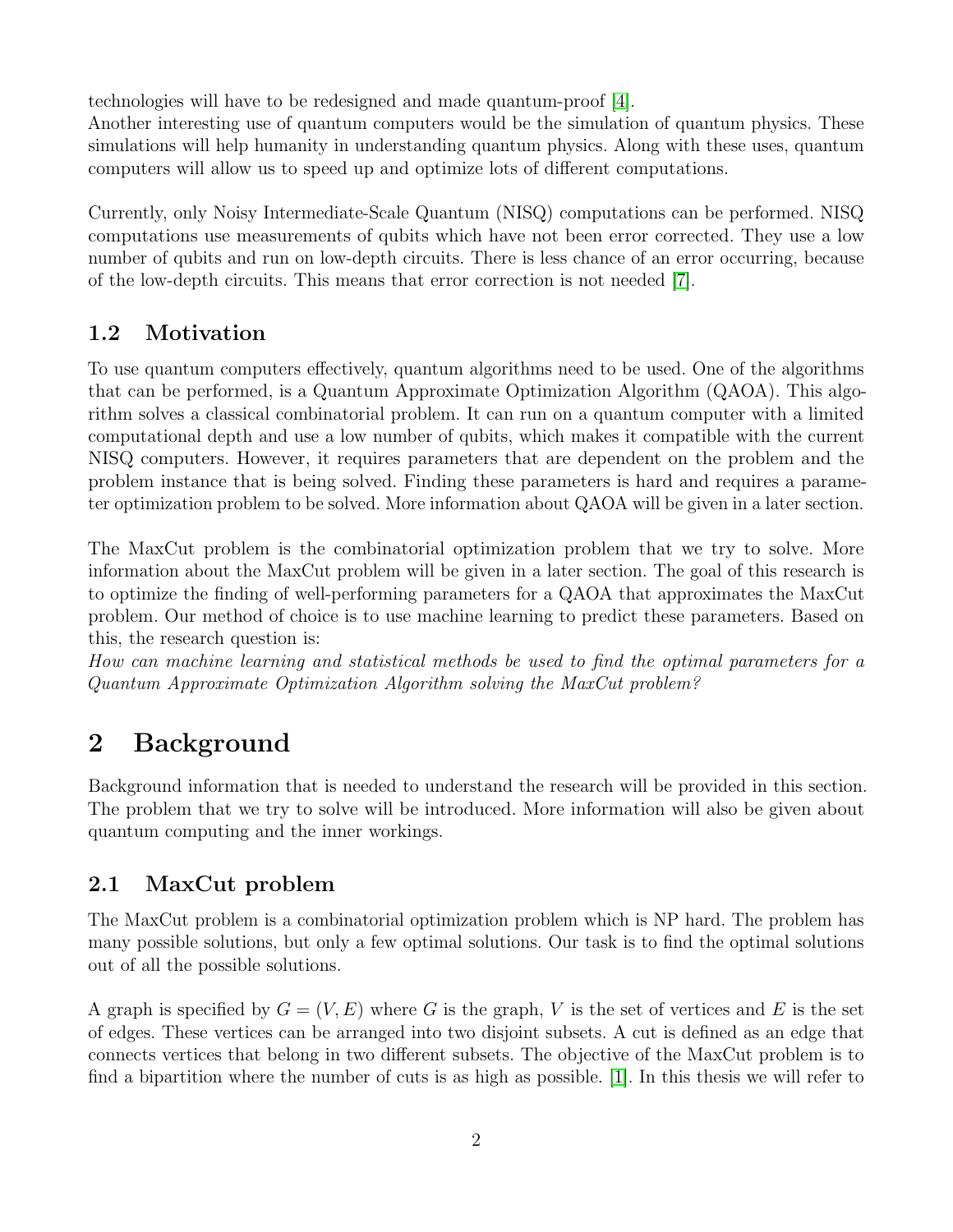the number of cuts in a graph as the cost of the graph.

For example, the vertices of the graph shown in figure 1 have been split into two subsets, red and white. There are 6 edges, but there are only 5 edges that connect vertices from the different subsets, thus the cost of this partition is 5. Since there exists no partition with a cost higher than 5, the partition shown below is a possible solution to the MaxCut problem for this graph.

Figure 1: Graph with 5 vertices and 6 edges. The vertices are split into two subsets.



A variant of the MaxCut problem is the decision variant. This variant asks the question: For a graph G, does there exist a cut with a cost higher than  $k^2$  for a given graph and a given k where k is a natural number. Deciding this problem is NP-complete, which means that it can be verified in polynomial time. Using a correct solution, we can easily show that there is a cut with a cost higher than k. However, finding this correct solution is not doable in polynomial time if  $P \neq NP$  [\[23\]](#page-25-0).

The MaxCut is easily calculable for small graphs, but this gets increasingly difficult on large graphs. Because of this, approximation algorithms are often used to find the MaxCut of a graph. These algorithms are able to approximate the cost in less time than it would take to find the cost using a non-approximating algorithm. However, the drawback is that the outcome is only an approximation. The optimal solution may not be found.

The outcome of the approximation algorithm, which we will call the approximation, is always within a certain ratio of the optimal solution. The approximation ratio can be defined as  $\frac{x}{y}$  where x is the approximation and y is the optimal solution. In the case of MaxCut,  $x$  is the approximation of the cost and  $\gamma$  is the cost given by the optimal cut. The approximation will never be worse than this ratio, but can be better [\[16\]](#page-25-1).

### <span id="page-6-0"></span>2.1.1 Graphs

In this research, Erdős–Rényi graphs are used which are generated using the Erdős–Rényi random graph model. This model generates graphs based on a number of vertices n and a probability  $p$ , which are specified as input to the model. Each possible edge in the graph, which means an edge between every vertex-pair, has probability  $p$  of being included in the graph independent of each other [\[8\]](#page-24-6).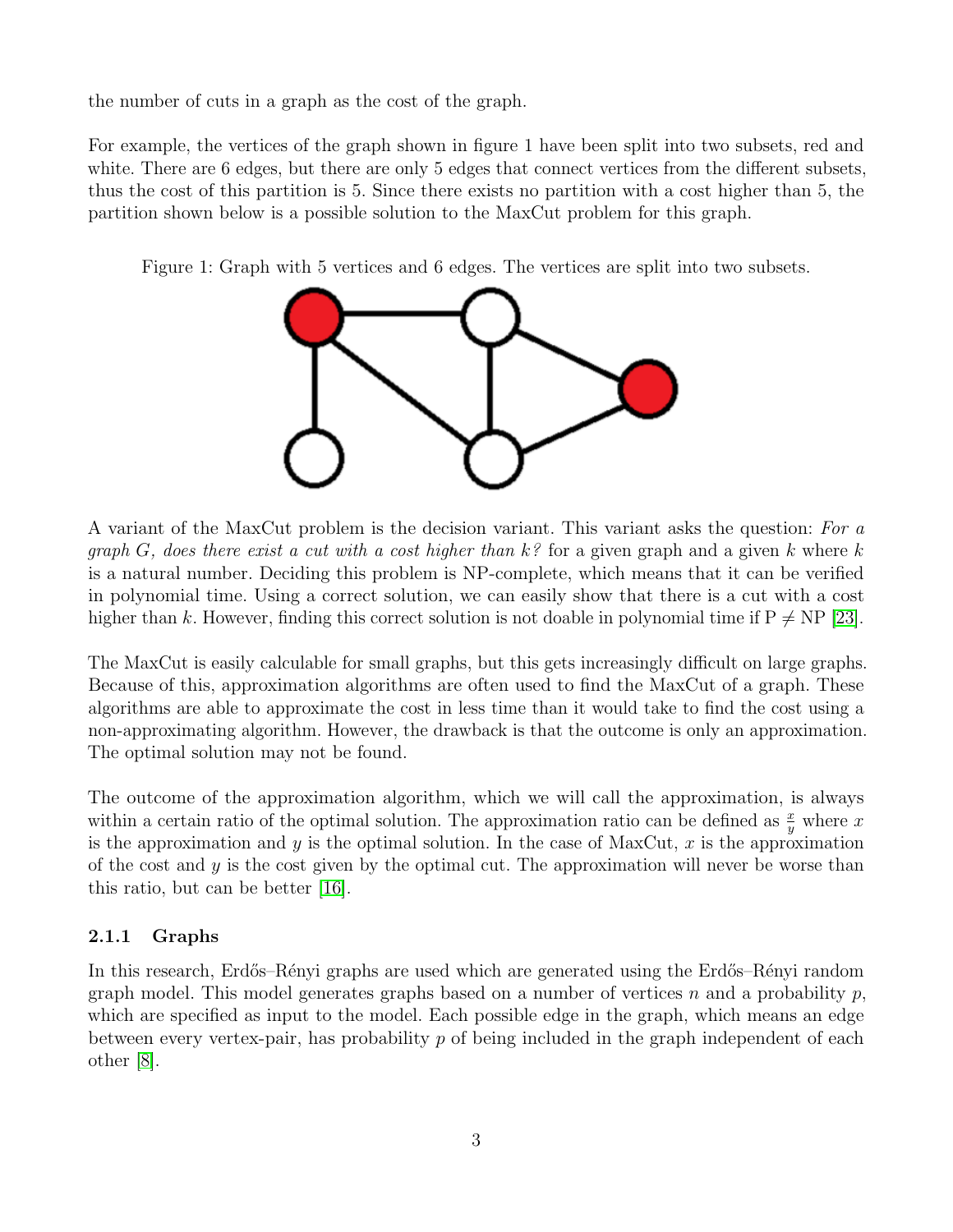We use this model because it allows us to generate lots of random graphs with different properties, which can be used for machine learning as data. Since the model is random, a seed can also be provided which allows us to regenerate the same graph. Because of this, instead of storing the entire graph, only the number of vertices, the probability and the random seed needs to be stored. This makes storing the graph very convenient.

### <span id="page-7-0"></span>2.2 Basics of Quantum Computing

Quantum Computers have the potential to speed up certain calculations compared to classical computers. They use quantum circuits to do these calculations. What a quantum circuit is made up of will be explained in this section.

#### <span id="page-7-1"></span>2.2.1 Qubits

Where a classical computer uses bits to store data and perform calculations, a quantum computer uses qubits. These qubits are in a state between 0 and 1. This state collapses upon measuring and will then be measured as either 0 or 1.

A qubit can be represented in the bra-ket notation using linear algebra. The state of a qubit can be represented with unit vectors in a two-dimensional complex vector space. The orthonormal basis states 0 and 1 are defined as  $|0\rangle = \begin{pmatrix} 1 \\ 0 \end{pmatrix}$  and  $|1\rangle = \begin{pmatrix} 0 \\ 1 \end{pmatrix}$  respectively.

Every state that a qubit can hold can be represented by a superposition of the two basis states  $|0\rangle$ and  $|1\rangle$ . The state of the qubit shows the amplitudes of both basis states and can be represented as  $|\psi\rangle = a |0\rangle + b |1\rangle$ . That same state can also be represented as  $\binom{a}{b}$ . In these states, a and b are complex numbers representing the amplitudes and  $|a|^2$  and  $|b|^2$  represent the probabilities of the qubit being  $0$  or 1, after measuring, respectively. This also means that  $a$  and  $b$  are constrained such that  $|a|^2 + |b|^2 = 1$  [\[21\]](#page-25-2).

#### <span id="page-7-2"></span>2.2.2 Quantum gates

Quantum gates are used in quantum computing to modify the state of the qubits. A gate can be represented using a matrix and can be applied to a qubit vector by multiplying the corresponding matrix with the vector. These gates usually operate on one or a small number of qubits and are the building blocks of a quantum circuit. All operations performed using classical gates can be performed using quantum gates, but a quantum gate can also perform quantum operations. This makes quantum gates more powerful than classical gates. A difference between quantum and classical gates is however that quantum gates must be reversible. [\[22\]](#page-25-3).

One of the most frequently used gates is the Hadamard gate. It creates an equal superposition of the two basis states  $|0\rangle$  and  $|1\rangle$ . This means that upon measuring, the superposition has an the same probability of being measured as  $|0\rangle$  or as  $|1\rangle$ . The gate acts on a single qubit and is represented by the matrix

$$
H = \frac{1}{\sqrt{2}} \begin{pmatrix} 1 & 1 \\ 1 & -1 \end{pmatrix}.
$$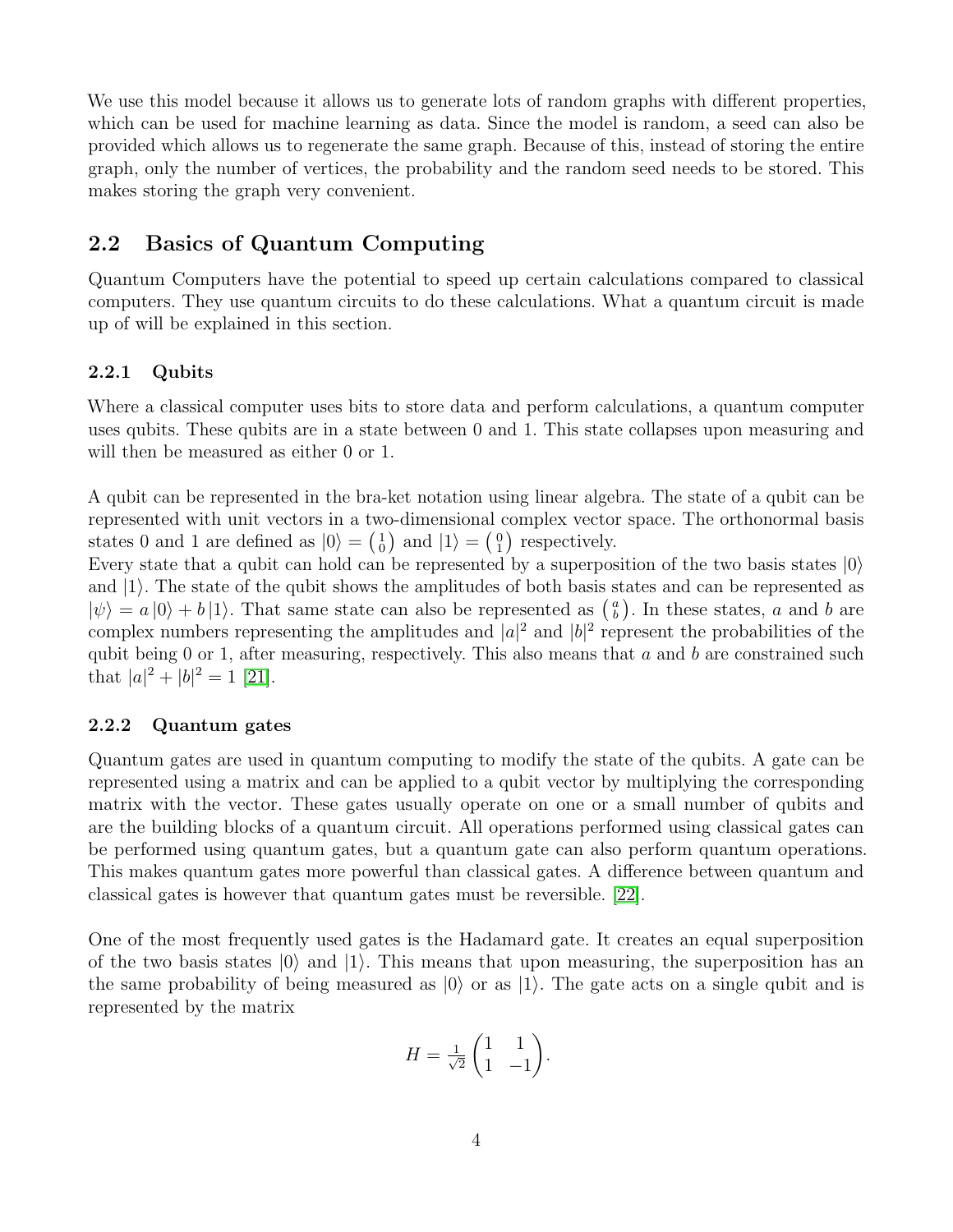This gate maps the basis state  $|0\rangle$  to  $\frac{|0\rangle+|1\rangle}{\sqrt{2}}$  and  $|1\rangle$  to  $\frac{|0\rangle-|1\rangle}{\sqrt{2}}$  [\[19\]](#page-25-4).

Controlled gates also exist. They only work when the control bit is 1, otherwise they do not change the state of the qubits. This allows for more complex gates, which in turn allows more complex calculations to be performed.

An example of a controlled gate is the CNOT gate. This gate consists of two qubits. The first qubit is the control qubit and the second qubit is the target qubit. This gate is represented by the matrix

$$
CNOT = \begin{pmatrix} 1 & 0 & 0 & 0 \\ 0 & 1 & 0 & 0 \\ 0 & 0 & 0 & 1 \\ 0 & 0 & 1 & 0 \end{pmatrix}.
$$

This gate performs a flip on the target qubit if and only if the control qubit is  $|1\rangle$ . Figure 2 shows how this looks in a circuit where  $q[0]$  is the control qubit and  $q[1]$  is the target qubit [\[15\]](#page-25-5).





Some quantum gates, have different functionality based on one or multiple parameters. These are called variational quantum gates. These quantum gates change the superposition of the qubit they are applied to depending on a parameter. Using this technique, the effect of a quantum gate can be changed by changing the parameter, which also changes the outcome of the circuit [\[9\]](#page-24-7).

On of these variational gates is the Rx gate. This gate is dependent on an parameter  $\theta$ , which is an angle between 0 and  $2\pi$ . It acts on a single qubit and is represented by the following matrix:

$$
U(\theta) = \begin{pmatrix} \cos\left(\frac{\theta}{2}\right) & -i\sin\left(\frac{\theta}{2}\right) \\ -i\sin\frac{\theta}{2} & \cos\frac{\theta}{2} \end{pmatrix} [17].
$$

The last gate we will introduce is the  $Z(\theta)$  gate. Like the last gate, this gate is also dependent on a parameter  $\theta$ . It acts on a single qubit and is represented by the following matrix:

$$
Z(\theta) = \begin{pmatrix} 1 & 0 \\ 0 & e^{i\theta} \end{pmatrix}.
$$

The Z gate can also be seen without a parameter. In this case, the parameter is equal to  $\pi$  and the gate is represented by the matrix:

$$
Z = \begin{pmatrix} 1 & 0 \\ 0 & -1 \end{pmatrix} [18].
$$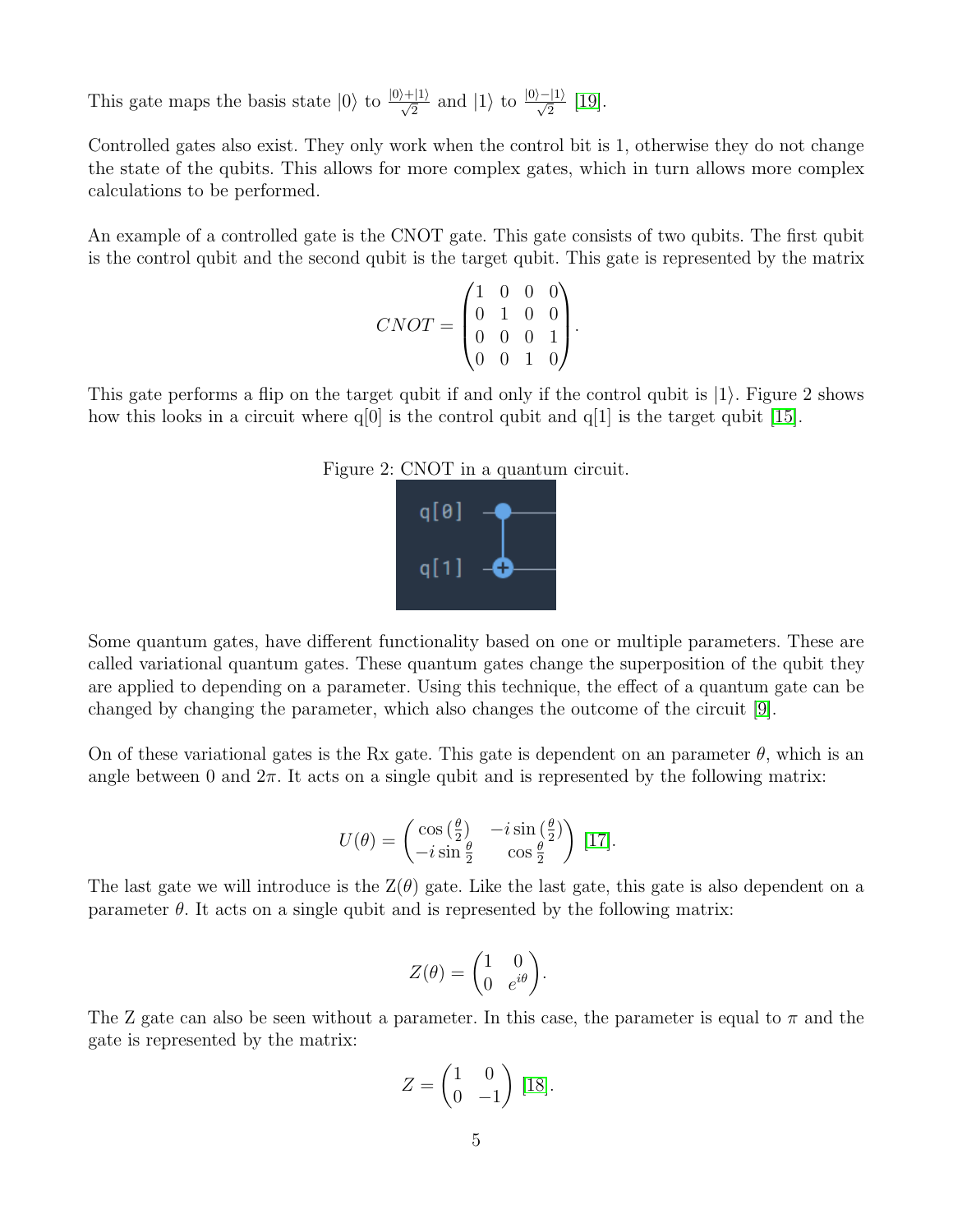#### <span id="page-9-0"></span>2.2.3 Quantum circuits

Using these quantum gates, a circuit can be constructed. This circuit is able to perform quantum operations along with all operations that can be performed by a classical circuit.

A quantum circuit starts with initialization. Here, the states of all qubits are reset into a known basis state, like all  $|0\rangle$ . After this stage, the gates are applied which puts the qubits into their respective superposition. These superpositions are then measured and the result of this measurement is stored using classical bits. The result of the measurement can then be used in a classical circuit for further computation, but this not a part of the quantum circuit [\[10\]](#page-24-8).

In figure 3, you can see a small quantum circuit. This circuit uses 2 qubits, an X gate and one CNOT gate. The qubits are measured immediately after these gates and the outcome represents the classic XOR gate.

Figure 3: Small quantum circuit representing classic XOR. Generated using [\[28\]](#page-25-8).



### <span id="page-9-1"></span>2.3 QAOA

A Quantum Approximate Optimization Algorithm, which will be abbreviated to QAOA, are designed to find approximate solutions to mostly NP-hard problems. In this case we will be using the MaxCut problem.

#### <span id="page-9-2"></span>2.3.1 Approach

An approximation of the classical MaxCut problem could perhaps be done faster and more accurate using quantum computing. A bitstring, which is dependent upon some parameters, will be calculated for a graph using QAOA. Every vertex in this graph will be represented by a qubit, which means that the number of qubits needed to perform QAOA is the same as the number of vertices. The outcome of the algorithm is a bitstring, which shows the states of the qubits after measuring. This bitstring x can be defined as  $x = \{0, 1\}^n$  where n is the number of vertices. The value of a bit in the bitstring after measuring, i.e 0 or 1, will directly correspond to the subset that that qubit and thus that vertex is a part of. This holds for every vertex which means that the bitstring represents the bipartition of the vertices into the two different sets [\[2\]](#page-24-9). This bipartition is used to calculate the cost for the MaxCut problem.

The total cost for the MaxCut problem can classically be defined as

$$
C(z) = \sum_{a=1}^{m} C_a(z)
$$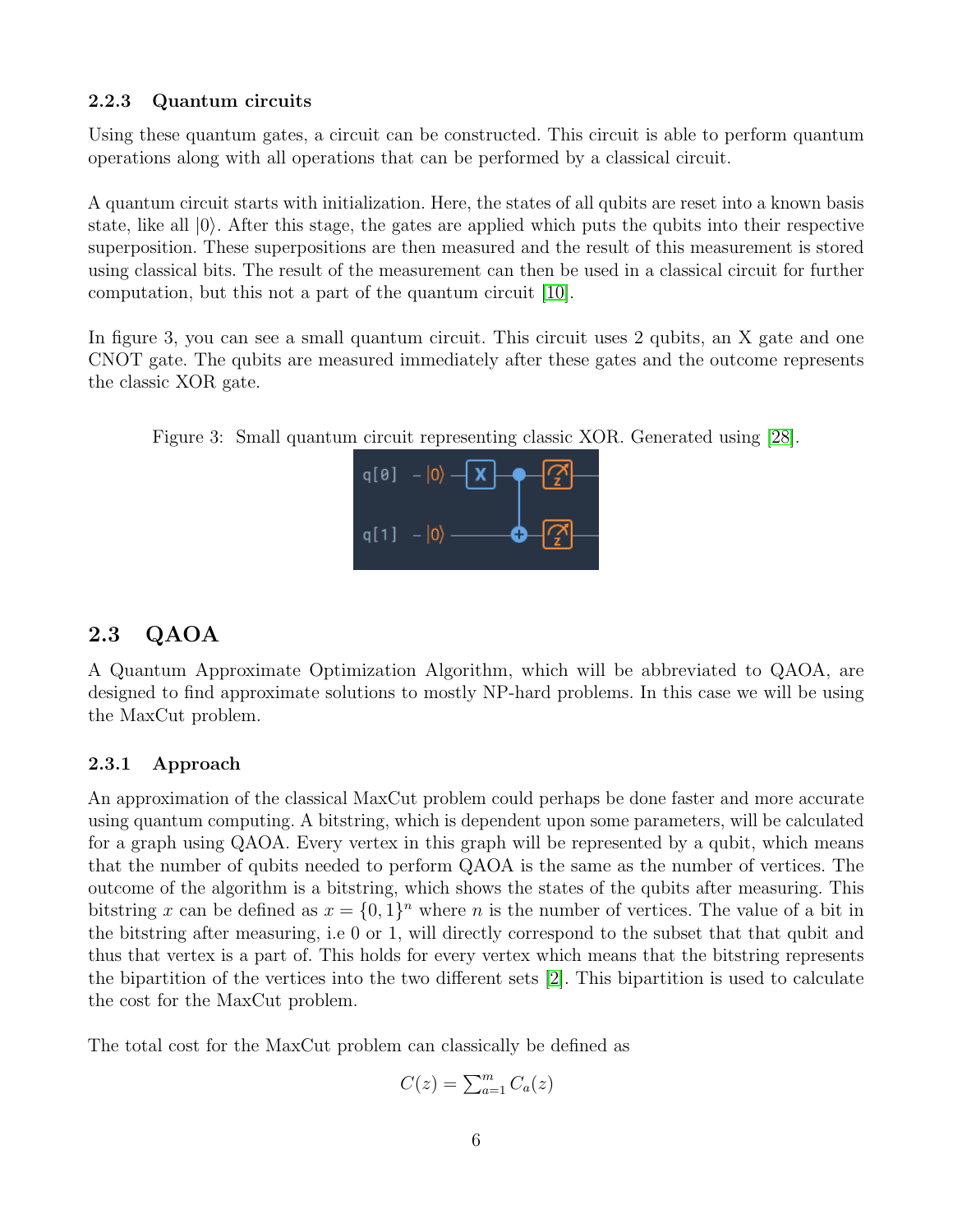where z is a variation of the bitstring x. In this variation, all 1's stay the same, but all 0's become -1. It can be described as

$$
z_i = (-1)^{x_i}
$$

for every bit in the bitstring  $i$ . We define

$$
C_a(z) = \frac{1}{2} \sum_{ij} (1 - z_i z_j)
$$

where  $i$  and  $j$  are bits in the bitstring where the corresponding vertices have an edge between them. This means that for every edge we check if the vertices belong to the same subset. If they do,  $(1 - z_i z_j)$  will be 0 and the cost will not change. However, if they do not belong to the same subset and form an edge,  $(1-z_iz_j)$  will be 2. This is divided by 2 and 1 is added to the total cost [\[30\]](#page-26-0).

The problem Hamiltonian describes the total energy of a quantum system [\[24\]](#page-25-9). To define it for MaxCut, the classical definition needs to be changed into a quantum definition:

$$
H = \sum_{jk} C_{jk}
$$

where

$$
C_{jk} = \frac{1}{2}(-\sigma_j^z \sigma_k^z + 1),
$$

x is the bitstring and jk is an edge of the graph between vertices j and k.  $\sigma_j^z$  is linear operator that is applied to qubit j. It has the same matrix as a Z gate.  $C_{jk}$  is 1 if the edge makes a cut and 0 if it does not. Using H we can get the expected value  $\langle x| H |x \rangle$  dependent on bitstring x. This expected value is equal to the cost of the approximation of the MaxCut.

To construct a circuit we provide a depth, p, where  $p \geq 1$ . For every p a set of two parameters,  $\beta$ and  $\gamma$  should be provided where  $\gamma_1...\gamma_p = \vec{\gamma}$  and  $\beta_1...\beta_p = \vec{\beta}$ . These parameters are angles and are in the interval  $[0, 2\pi]$ .

A problem dependent on parameters  $\vec{\gamma}$  and  $\vec{\beta}$  can be defined as

$$
F_p(\vec{\gamma}, \vec{\beta}) = \langle \psi_p(\vec{\gamma}, \vec{\beta}) | H | \psi_p(\vec{\gamma}, \vec{\beta}) \rangle
$$

where H is the problem Hamiltonian and  $|\psi_p(\vec{\gamma}, \vec{\beta})\rangle$  is the parameter dependent quantum state dependent on the parameters  $\vec{\gamma}$  and  $\vec{\beta}$ .  $F_p(\vec{\gamma}, \vec{\beta})$  is the expected cost which is dependent on the parameters  $\vec{\gamma}$  and  $\vec{\beta}$ . By optimizing the parameters, we can optimize the expected cost and make it higher. A graph is used as input and should also be provided. In this case an Erdős–Rényi graph is used [\[20\]](#page-25-10).

QAOA is not deterministic. This means that running the same algorithm with the same graph and the same parameters can output different bitstrings and thus different costs. Because of this, we investigate the properties of the average cost in this thesis.

The QAOA algorithm consists of multiple gates which modify the states of the qubits representing the bitstring. First, the qubits are brought into equal superposition by applying the Hadamard gate to every qubit. This is done only once per qubit. The remainder of the circuit is dependent on the depth. Increasing the depth increases the number of gates and the effectiveness of the circuit.

A base circuit is used, which is repeated for every layer of depth. This layer of depth will be denoted as p. We then introduce a unitary operator  $U(C, \gamma)$ , which is defined as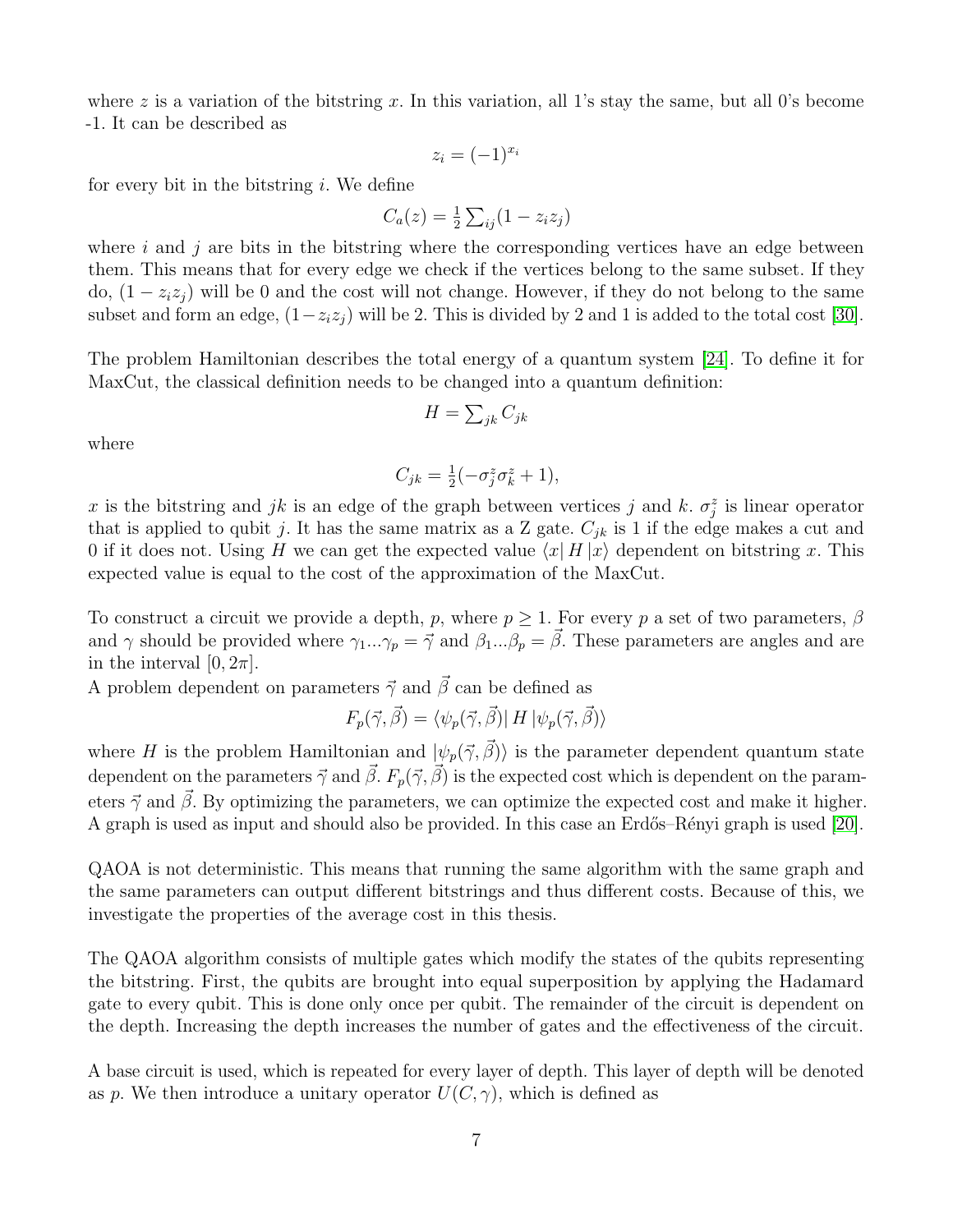$$
U(C, \gamma) = e^{-i\gamma C} = \prod_{j k = 1}^{m} e^{-i\gamma C_{jk}}
$$

We also introduce  $B$  as

$$
B = \sum_{j=1}^{n} \sigma_j^x
$$

and  $U(B, \beta)$  as

$$
U(B, \beta) = e^{-i\beta B} = \prod_{j=1}^{n} e^{-i\beta \sigma_j^x}
$$

These unitary operators are dependent on the parameters  $\beta$  and  $\gamma$ .

The quantum circuit is dependent on the unitary operators. For every edge in the graph, a controlled  $Z(\theta)$  gate is used. One of the qubits representing a vertex belonging to this edge is the control qubit while the other is the target qubit. This gate uses  $-2\gamma_p$  as parameter. After this, a  $\mathcal{Z}(\theta)$  gate is used on both qubits separately. The parameter of this gate is  $y_p$ .

At last, a Rx gate is applied once to every qubit. The parameter used in this gate is  $2\beta_p$ . These gates make up the base circuit, which will be iterated for every layer of depth. For every iteration of the base circuit, a new set of parameters will be used. Thus for a depth of 3, 3  $\beta$  and 3  $\gamma$  should be provided. As example, a QAOA circuit with 3 qubits and a depth of 1 can be seen in figure 4.





### <span id="page-11-0"></span>2.4 Machine learning

In this thesis we will use machine learning to find the optimal parameters for a given graph. With these optimal parameters, the MaxCut for a graph should be easy to calculate. Therefore the basics of machine learning will be given in this section.

#### <span id="page-11-1"></span>2.4.1 Regression models

A computer can learn to predict an output based on an input using machine learning. To do this, the machine learning model needs to be trained first. We can train a model by using a dataset which consists of both the input and the output. Once the model has learned this dataset, it is able to make it's own predictions. It can now predict an output based on an unseen input.

Regression is a commonly used type of machine learning. Regression allows us to predict an outcome by using the relationship between the outcome and multiple input variables. In linear regression, a function is made which tries to fit the data as closely as possible. This function is a line which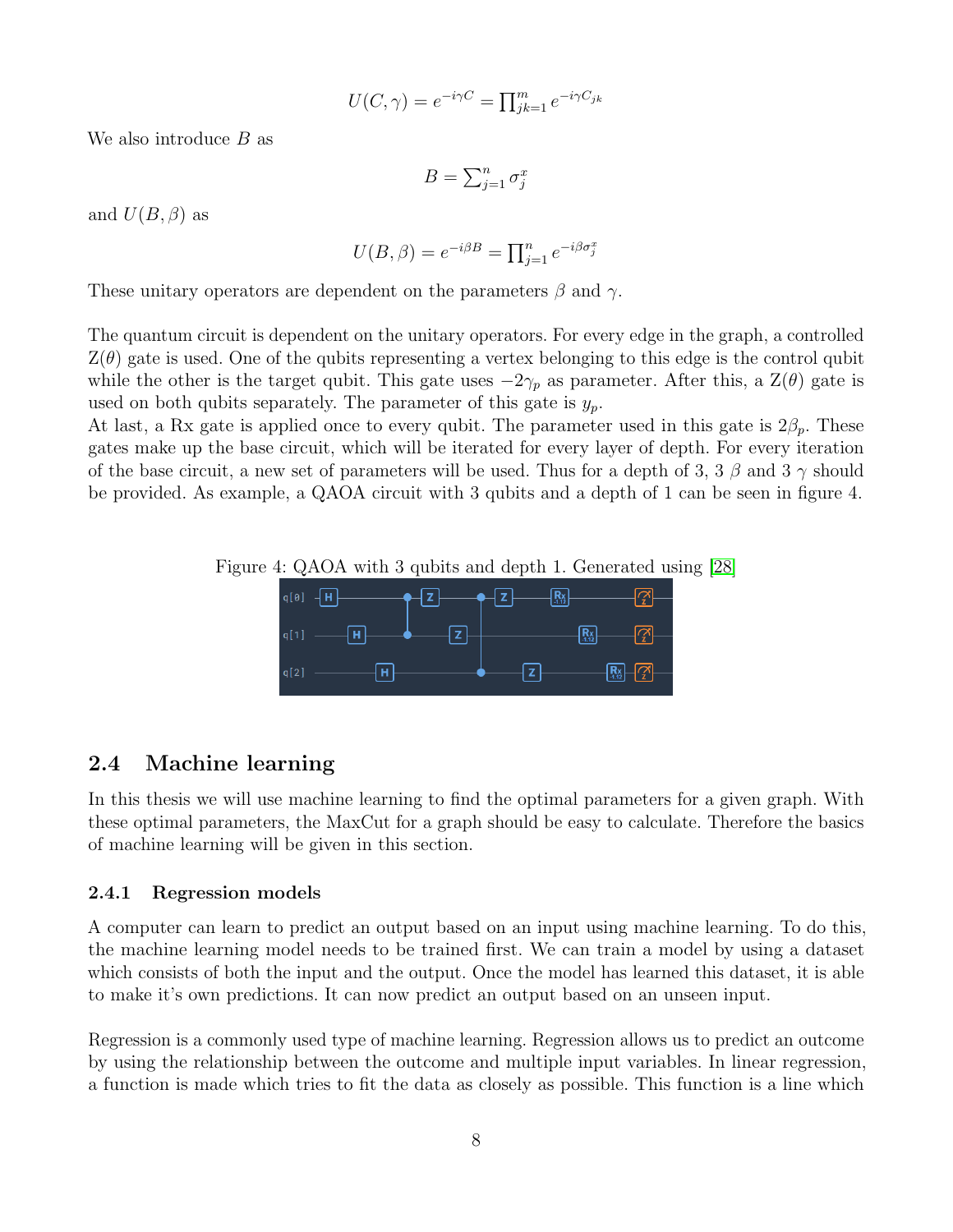is defined as  $y = ax + b$  where y is the response variable, x is the explanatory variable, a is the coefficient and b is the intercept. Multiple explanatory variables can be used, but only one is shown in this formula. The function that is being fit on the data does not have to be linear. Different regression models can use different functions.

To create a function that fits the data, a function in the format  $y = ax + b$  is generated. For each data point, the explanatory variables are inserted into the formula, which gives a prediction y. The difference between y, the prediction done by the regression model, and the real value is calculated for each data point. All of these difference are added together to give the total difference. This total difference is then minimized by changing the function, which is done by changing the coefficient  $a$ . Using this minimized function, a prediction can be made based on the explanatory variables [\[12\]](#page-24-10).

Another machine learning model is a Random Forest Regressor. This method averages the outcome of different regression predictions and uses this to make another prediction. This can improve the accuracy of the model [\[25\]](#page-25-11).

In this thesis, multivariate regression will be used. This is also called multi-output regression. It allows us to predict two or more outputs based on the same set of inputs. These outputs are dependent on the input and can be dependent on each other [\[29\]](#page-26-1).

A function that describes a linear multivariate regression is defined as

$$
\vec{y} = A\vec{x} + \vec{b}
$$

where  $\vec{y}$  is a vector with the response variables,  $\vec{x}$  is a vector with each explanatory variable and A is a matrix where each row holds the coefficients that are applied to the explanatory variables in  $\vec{x}$ . The matrix has a row for every response variable in  $\vec{y}$  and a column for every explanatory variable in  $\vec{x}$ . This means that each response variable i in  $\vec{y}$  is defined as

$$
\vec{y_i} = A_i \vec{x} + \vec{b_i}
$$

where  $A_i$  is the *i*th row in the matrix  $A$  [\[31\]](#page-26-2).

#### <span id="page-12-0"></span>2.5 Previous work

A lot of previous work has been done to make this research possible. We will first discuss the paper that introduced QAOA. After which we will discuss a paper that researched the concentration of QAOA parameters. This will be used in the second experiment.

#### <span id="page-12-1"></span>2.5.1 QAOA paper

In 2014 Edward Farhi and Jeffrey Goldstone published a paper titled A Quantum Approximate *Optimization Algorithm* [\[2\]](#page-24-9). In this paper a quantum algorithm is introduced that can approximate solutions for combinatorial optimization problems. This algorithm is QAOA.

As stated earlier, QAOA is dependent upon a depth. A higher depth increases the circuit complexity, but also increases the effectiveness. In this paper the performance is tested for multiple types of graphs and multiple depths. It finds that at a depth of 1, the approximation ratio achieved by the algorithm is 0.6924 for 3-regular graphs.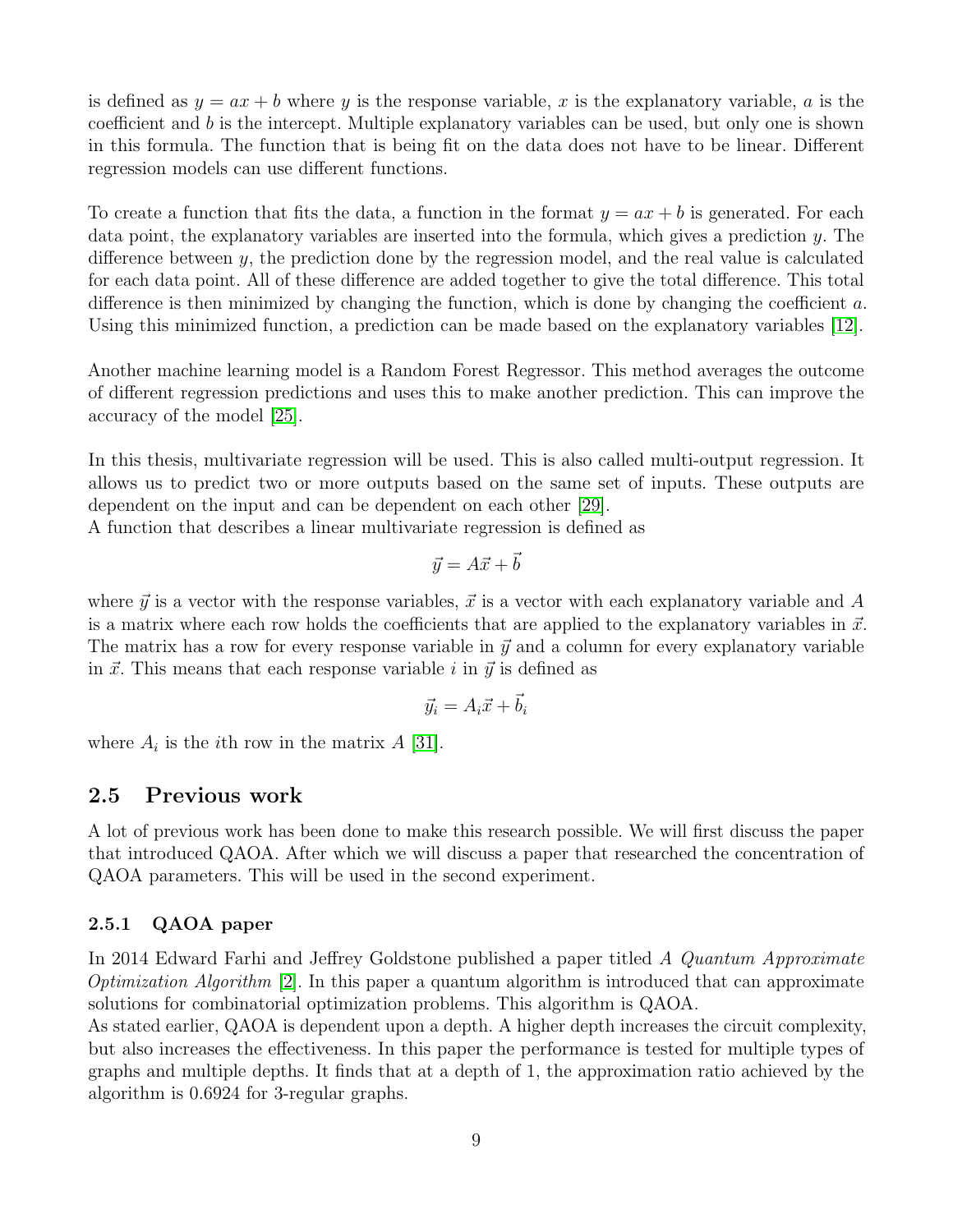#### <span id="page-13-0"></span>2.5.2 Previous parameter optimization

Michael Streif and Martin Leib present a strategy to find parameters for QAOA in a paper titled Training the Quantum Approximate Optimization Algorithm without access to a Quantum Processing Unit [\[26\]](#page-25-12). They used tensor network techniques to find good parameters. This method does not rely on the use of a quantum computer to find the optimal parameters and can be done on classical hardware. This means that the quantum computer will not have to do parameter optimization itself, which will greatly decrease the time it will take to use QAOA on a quantum computer. The parameters that were found using this method scored comparable or even better than the parameters that were found when using the maximizing algorithm. This method has been tested for 3 regular graphs with up to 20 vertices, but the researchers believe that it will also work for larger graphs.

#### <span id="page-13-1"></span>2.5.3 Other work

In the paper titled For Fixed Control Parameters the Quantum Approximate Optimization Algorithm's Objective Function Value Concentrates for Typical Instances [\[13\]](#page-24-11) it was proven that for low-depth circuits, the optimal parameters for different 3-regular graphs concentrate. Examples also show that a concentration occurs for higher-depth circuits, but this has not been proven. This means that for 3-regular graphs on low-depth circuits, different graphs will have good results with the same set of parameters. The paper even shows that this holds for different graph sizes.

The paper quickly mentions Erdős–Rényi graphs which are the graphs for which we try to optimize the parameters. It mentions that the concentration of the optimal parameters was not as tight as with 3-regular graphs. This would mean that using concentration in our case would be less precise. However, it is still worth researching if the concentration can be used for Erdős–Rényi graphs, since this would mean that finding the optimal angles for a graph would be easier.

## <span id="page-13-2"></span>3 Objective

The objective of this research is to answer the research question: How can machine learning and statistical methods be used to find the optimal parameters for a Quantum Approximate Optimization Algorithm solving the MaxCut problem? Currently, finding the optimal parameters for a QAOA takes a lot of computational power. Having a better method to find these parameters will allow us to use QAOA more efficiently in the future. We will do two experiments to answer this research question.

The objective of the first experiment is to research how machine learning can be used to predict the optimal parameters. We will be able to partially answer the research question that is stated above once the best method has been found.

We will measure the performance of different machine learning models and compare them to each-other. All of these models will have the graphs as input and should output the optimal parameters.

To answer the second part of the research question that is stated above, we have to research how statistical methods can be used to find the optimal parameters. We will use the concentration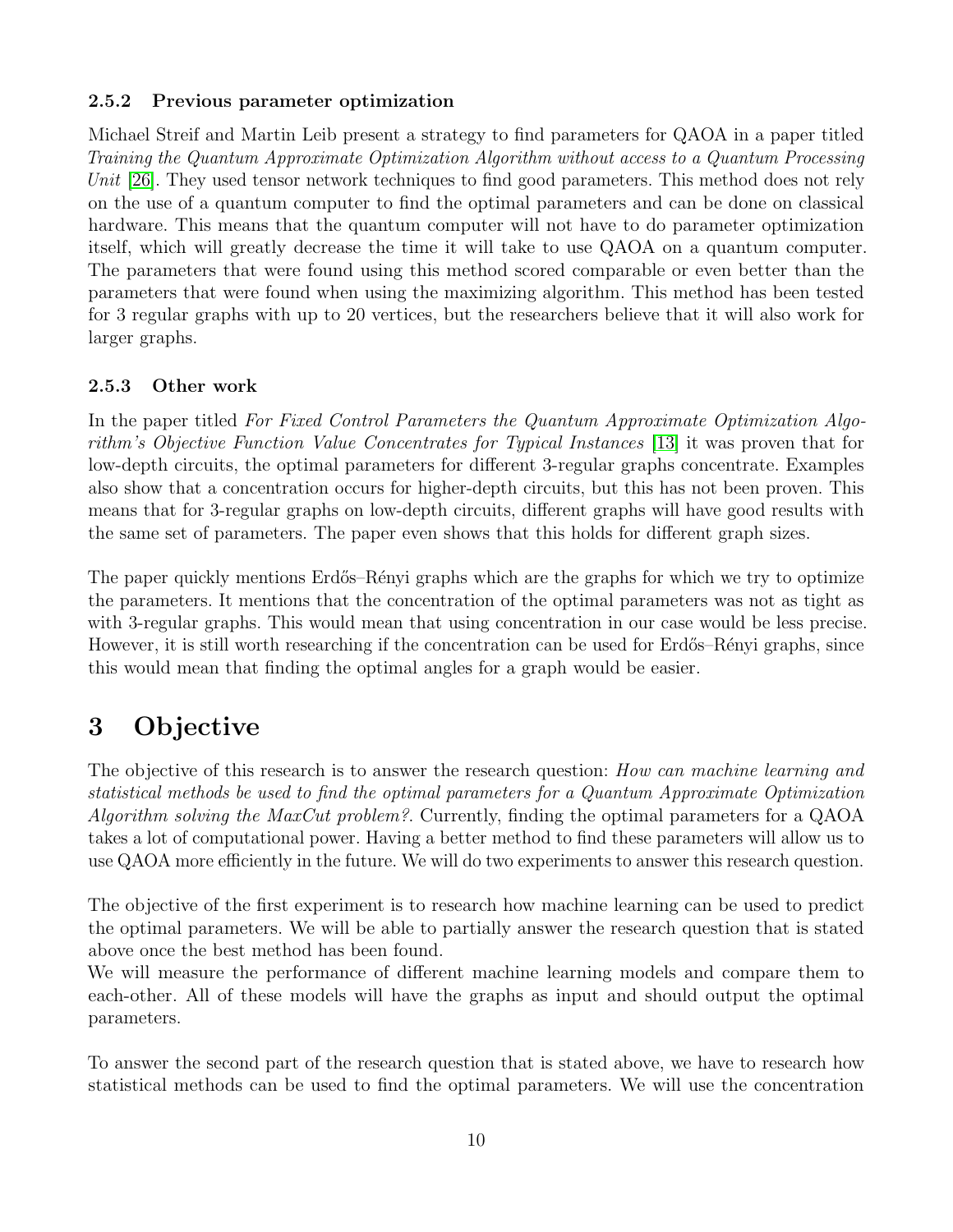of the parameters as statistical method. This question is answered by first checking if there is a concentration of the parameters  $\gamma$  and  $\beta$ . If it holds that there is a concentration, the next step is to find that concentration. This concentration can then be used to predict parameters for other graphs.

## <span id="page-14-0"></span>4 Finding parameters using regression

In this section the first experiment will be explained. To answer the research question How can machine learning and statistical methods be used to find the optimal parameters for a Quantum Approximate Optimization Algorithm solving the MaxCut problem? we will have to research how machine learning can be used to find the optimal parameters. To answer this question, we first state the objective. We will then discuss the implementation and finally the results.

## <span id="page-14-1"></span>4.1 Methods

To answer the research question, different machine learning models need to be trained. We can then compare the effectiveness of the different machine learning models and find out which performs the best.

The machine learning models will be trained using a dataset. This dataset will consist of the optimal parameters for a graph, the graph itself and some features of the graph. More information about this dataset and the features will be given in the next sections. The machine learning models will output the optimal parameters based on the features which are used as explanatory variable and thus as input. After training, the machine learning model should be able to output the optimal parameters based on the input from a random graph, which was not in the original dataset.

The effectiveness of the machine learning model will be evaluated by looking at the difference between the original parameters and the parameters given by the model.

## <span id="page-14-2"></span>4.2 Implementation

The implementation is done in Python on a classical computer, since it is not currently possible to use a quantum computer. To simulate a quantum computer, the myQLM module is used, which is developed by Atos. scikit-learn is used for the machine learning.

To generate the dataset, the optimal parameters of specific graphs need to be calculated. Using myQLM, a quantum circuit running the QAOA algorithm is simulated. This allows us to get the average cost based on a graph and input parameters. A maximizing algorithm is then used to raise the average cost by changing the input parameters, which will eventually give the optimal parameters for a specific graph. These optimal parameters are then added into the dataset along with the graph and features of the graph. More information about this dataset and the features is given in the next section.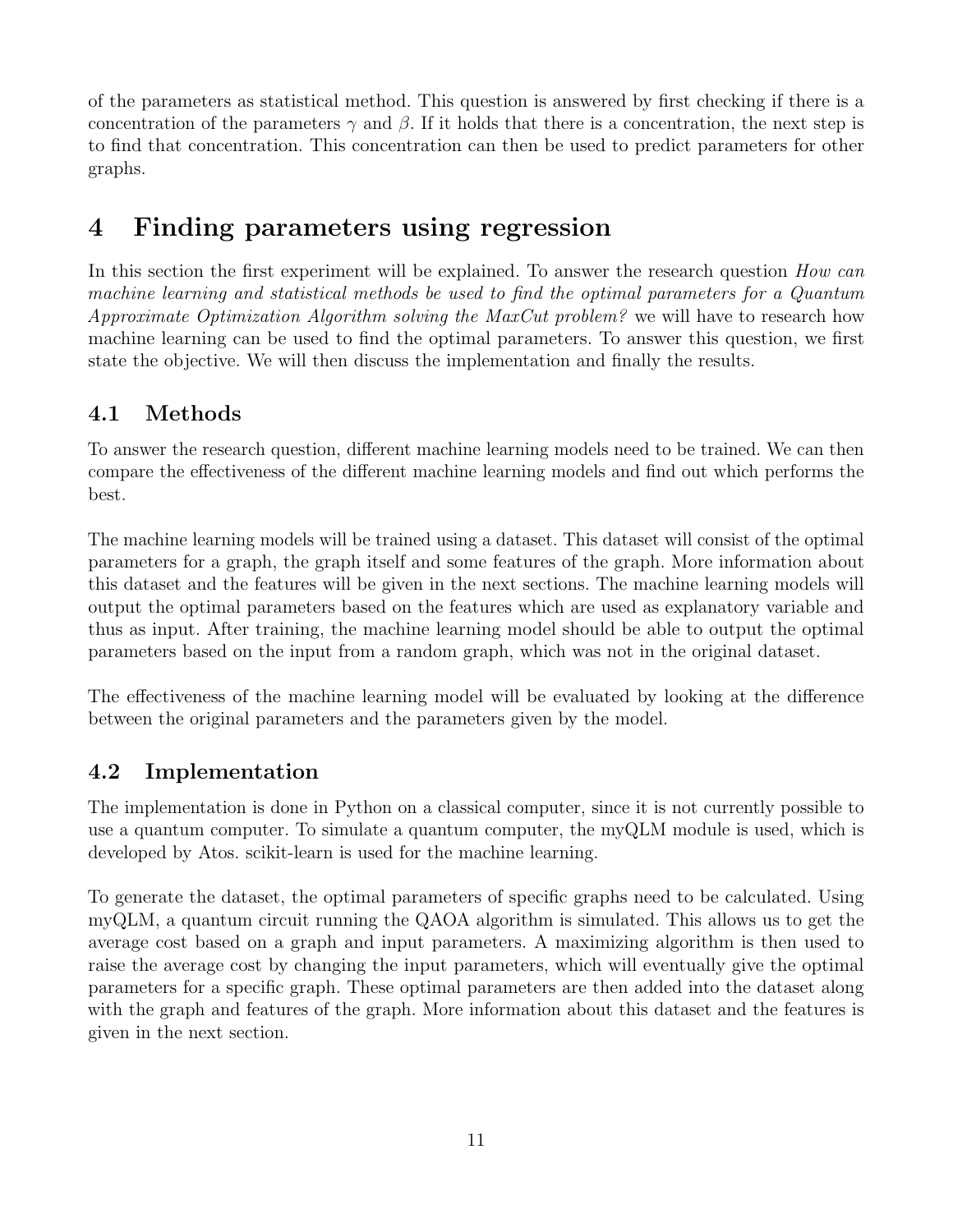The effectiveness of different machine learning models is evaluated by the RMSE which stands for Root Mean Square Error. This RMSE value is defined as:

$$
RMSE = \sqrt{\frac{\sum_{g=1}^{n} d_g^2}{n}}
$$

where *n* is the number of graphs and  $d<sub>q</sub>$  is the shortest distance between the actual parameter and the predicted parameter for every graph g. The shortest distances are thus squared and the mean is taken from these squared distances. By taking the square root of this mean, the RMSE is calculated.

The shortest distance is not necessarily the difference, since these parameters are angles. For example, the shortest distance between  $0.3\pi$  and  $1.7\pi$  is  $0.6\pi$  instead of  $1.4\pi$ . This is because a revolution in radians is  $2\pi$ , which means that  $2\pi$  can be written as 0. This also means that  $0.3\pi$ can be written as  $2.3\pi$  which explains that  $2.3\pi - 1.7\pi = 0.6\pi$ 

To be more precise, the shortest distance between two parameters is calculated using the following formulas:

$$
d_1 = |p_1 - p_2|
$$
  
\n
$$
d_2 = |p_1 - (2\pi + p_2)|
$$
  
\n
$$
d_3 = |p_1 - (-2\pi + p_2)|
$$
  
\n
$$
d_4 = |p_1 - (2\pi - p_2)|
$$

where  $d_i$  is the distance,  $p_1$  is the first parameter and  $p_2$  is the second parameter. It does not matter which parameter is the first or the second. The shortest distance  $d$  is then defined as  $d = min(d_1, d_2, d_3, d_4).$ 

#### <span id="page-15-0"></span>4.2.1 Dataset

A machine learning model needs to be trained using training data to correctly make predictions. We have generated a dataset to get this training data. This dataset consist of Erdős–Rényi graphs, different features of the graph which will be explained shortly and the optimal parameters for this specific graph. 100 different graphs are stored in the dataset with 8 to 16 vertices per graph. The probabilities range from .5 to .8. For every combination of probabilities and number of vertices, 5 graphs are generated. For each of these graphs, the optimal parameters are calculated using a maximizing algorithm. This algorithm maximizes the average cost for a graph by changing the parameters.

As explained earlier, the Erdős–Rényi graph is stored by storing the probability, the number of vertices and the seed for this graph. This allows us to regenerate this specific graph later. Along with this graph, different features of the graph are also stored:

- log vertices, the log of the number of vertices.
- log\_edges, the log of the number of edges.
- density, how many edges there are respective to the number of vertices. Strongly correlated with probability.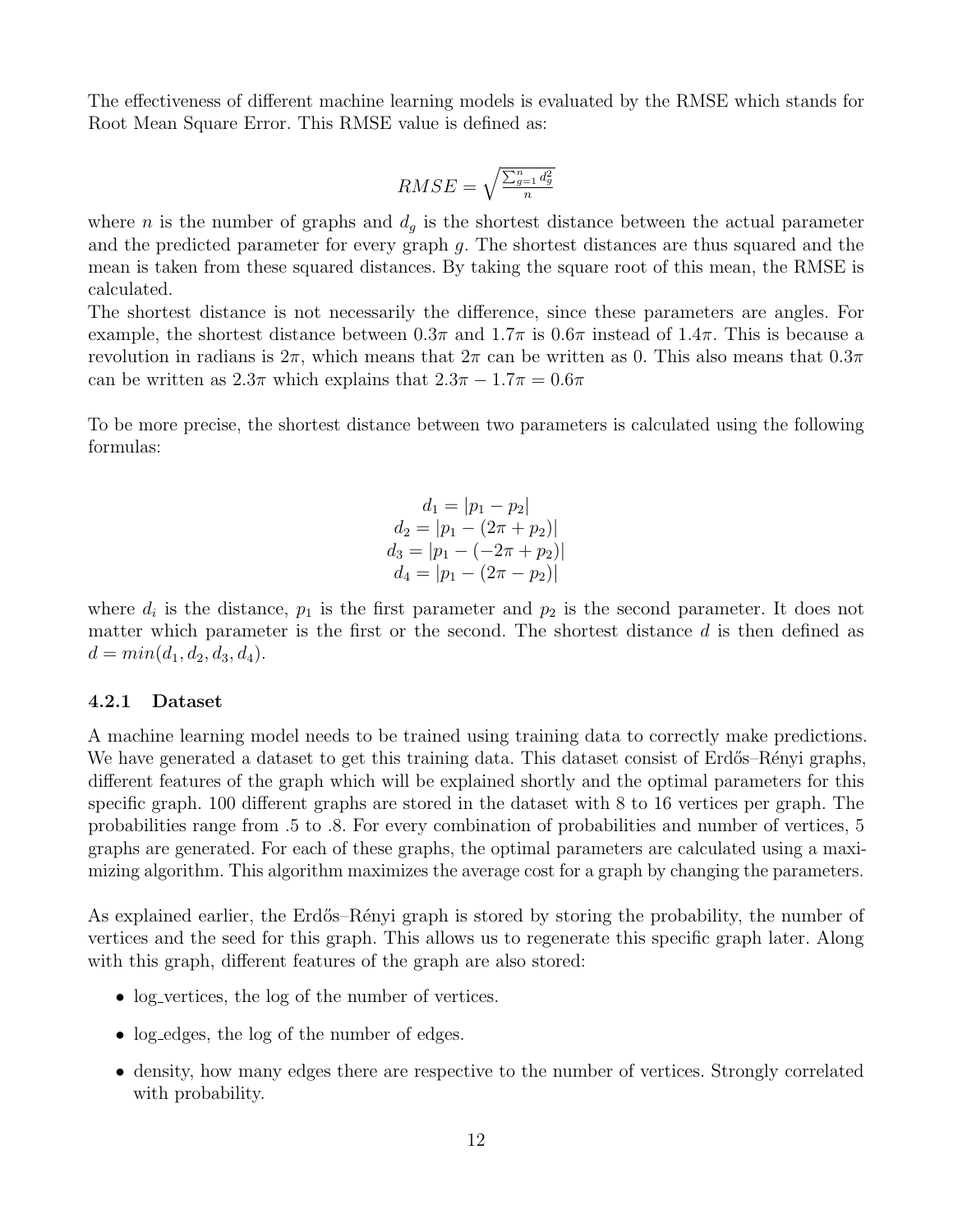• dmax, the maximum degree. How many edges the vertex with the most edges has.

The following features use the Laplacian spectrum, which is derived from the Laplacian matrix. This matrix is defined as  $Q(G) = D(G) - A(G)$  where  $A(G)$  is the adjacency matrix of graph G and  $D(G)$  is the diagonal degree matrix of graph G. Let  $deg(v)$  be the degree of vertex v. The diagonal degree matrix is defined as:  $D(G)_{ij} = deg(i)$  if  $i = j$  and  $D(G)_{ij} = 0$  if  $i \neq j$ .

The Laplacian spectrum consists of all eigenvalues from a corresponding Laplacian matrix [\[11\]](#page-24-12). The features that use this spectrum are:

- large eig, logarithm of largest eigenvalue of the Laplacian spectrum normalized by dmax
- sec\_large\_eig, logarithm of second largest eigenvalue of the Laplacian spectrum normalized by dmax.
- ratio eig, logarithm of the ratio between the two largest eigenvalues of the Laplacian spectrum.
- spectral gap, the second smallest eigenvalue of the Laplacian spectrum.

These values are stored in the dataset for every graph. The features are selected based on a previous paper [\[27\]](#page-25-13). In this paper, machine learning was used to predict if a QAOA should be used to find the MaxCut of a graph or if a conventional algorithm should be used. This prediction was made based on the same features of the graph that we also use. Since they had success using these features, we decided to also use these features in our machine learning.

### <span id="page-16-0"></span>4.3 Results

In this section the results will be discussed. Firstly the results will be shown after which the meaning of these results will be discussed.

### <span id="page-16-1"></span>4.3.1 Direct results

RMSE values are calculated using the method mentioned above. This is done for different machine learning models to find the best performing model. To compare the results of different models, a baseline RMSE value is calculated. This baseline is calculated by taking the median of all  $\beta$  and all  $\gamma$ , which gives two parameters. The RMSE is then calculated with these parameters as prediction, which gives a RMSE of 1.155. This has also been done for the average, but the median gave a lower RMSE and thus is a better baseline.

The machine learning models are trained with the dataset. The models learn to predict the parameters based on the features. To test the performance of the models after they are trained, the same dataset is used again. This time, the models will predict the parameters based on the same features that they have already seen. We then calculate the RMSE based on the difference between the original parameters from the dataset and the parameters predicted by the models. This is done for each model separately. The RMSE values for all machine learning models can be seen in table 1.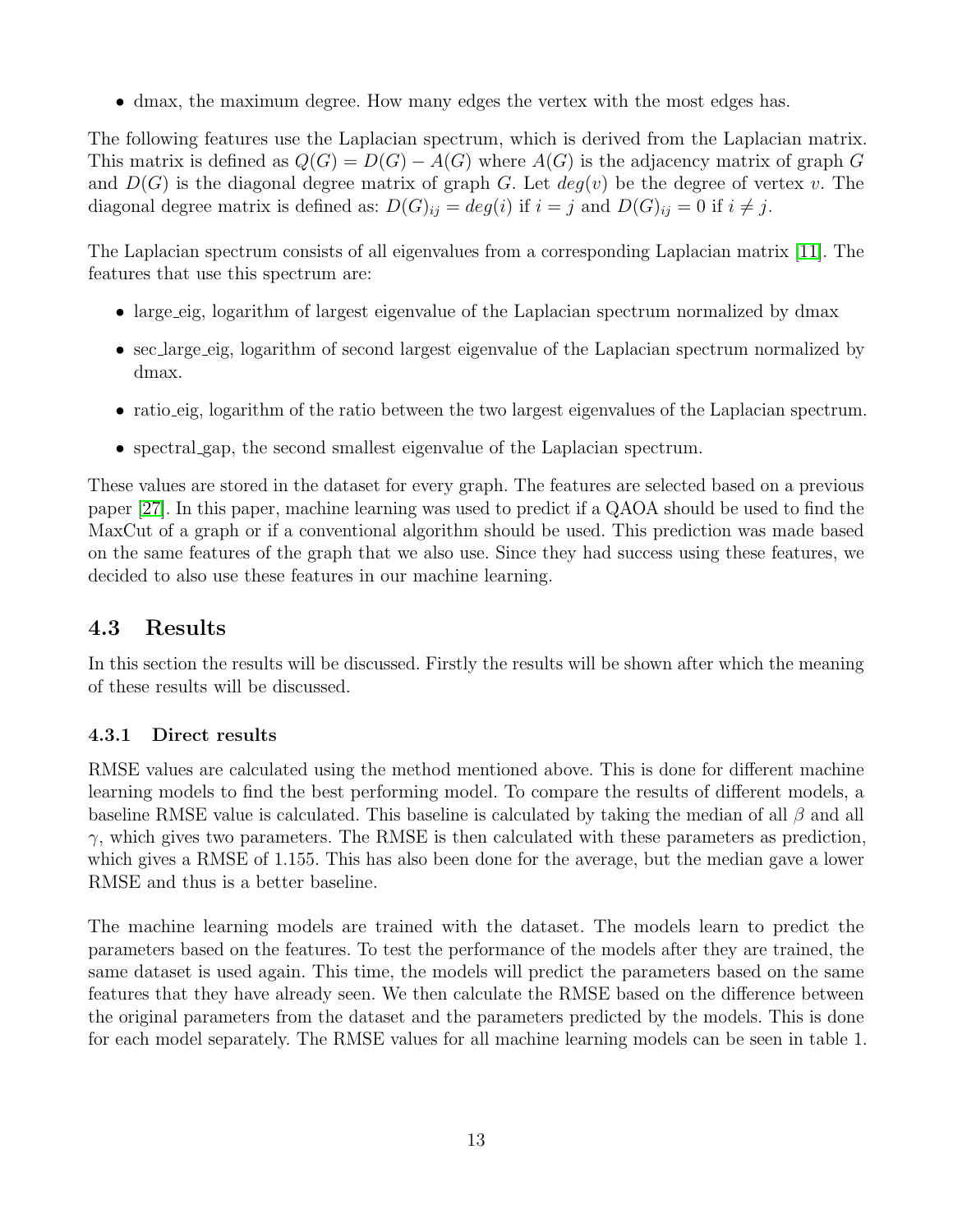Table 1: Results of the machine learning experiment. The RMSE value is listed for every machine learning model

| Model                   | RMSE value |
|-------------------------|------------|
| Baseline Median         | 1.155      |
| Random Forest Regressor | 1.059      |
| LinearSVR               | 1.522      |
| <b>MLPRegressor</b>     | 1.728      |

As you can see, the Random Forest Regressor is the only machine learning model that scores better than the median baseline. The other two models score significantly worse.

The hyperparameters that were used to achieve these results, are listed here. The RandomForestRegressor uses 100 estimators and has no max depth. The LinearSVR model has 1000 max iterations. The MLPRegressor has a hidden layer size of (8,8) and uses 10.000 max iterations.

### <span id="page-17-0"></span>4.3.2 Performance

As the results show, the machine learning models we worked with do not perform well. Only one model performs better than the baseline, with the other models performing significantly worse. The training set is used as test set and no cross validation is used. Because of this, it should not be hard for the machine learning model to predict the parameters, since it has already seen all the input values. This means that the RMSE value should be very close to 0, which it is not. This shows that the machine learning models do not perform as good as we expected.

Various methods to increase the performance were tried, including using different subsets of features as input, normalizing the input features and scaling the parameters. All of which had little effect. Because of this, the machine learning model will also not be able to correctly predict the optimal parameters for unseen graphs.

This means that a partial answer to the research question: How can machine learning and statistical methods be used to find the optimal parameters for a Quantum Approximate Optimization Algorithm solving the MaxCut problem? is our experiment failed to find the optimal parameters using machine learning. It is still possible that different machine learning models or different graphs are more successful. We did however not find a way to use machine learning to predict the optimal parameters. We suspect that the model failed to recognize the patterns in the optimal parameters based on the features.

## <span id="page-17-1"></span>5 Parameters from concentration results

The previous experiment had no success in finding the optimal parameters for a graph using machine learning. Since we still want to find optimal parameters for a Quantum Approximate Optimization Algorithm solving the MaxCut problem, we have to use another method. As shown in the previous work section, concentration properties could be useful in finding the optimal parameters. This second experiment will use the concentration results of the optimal parameters to answer the second part of the research question: How can machine learning and statistical methods be used to find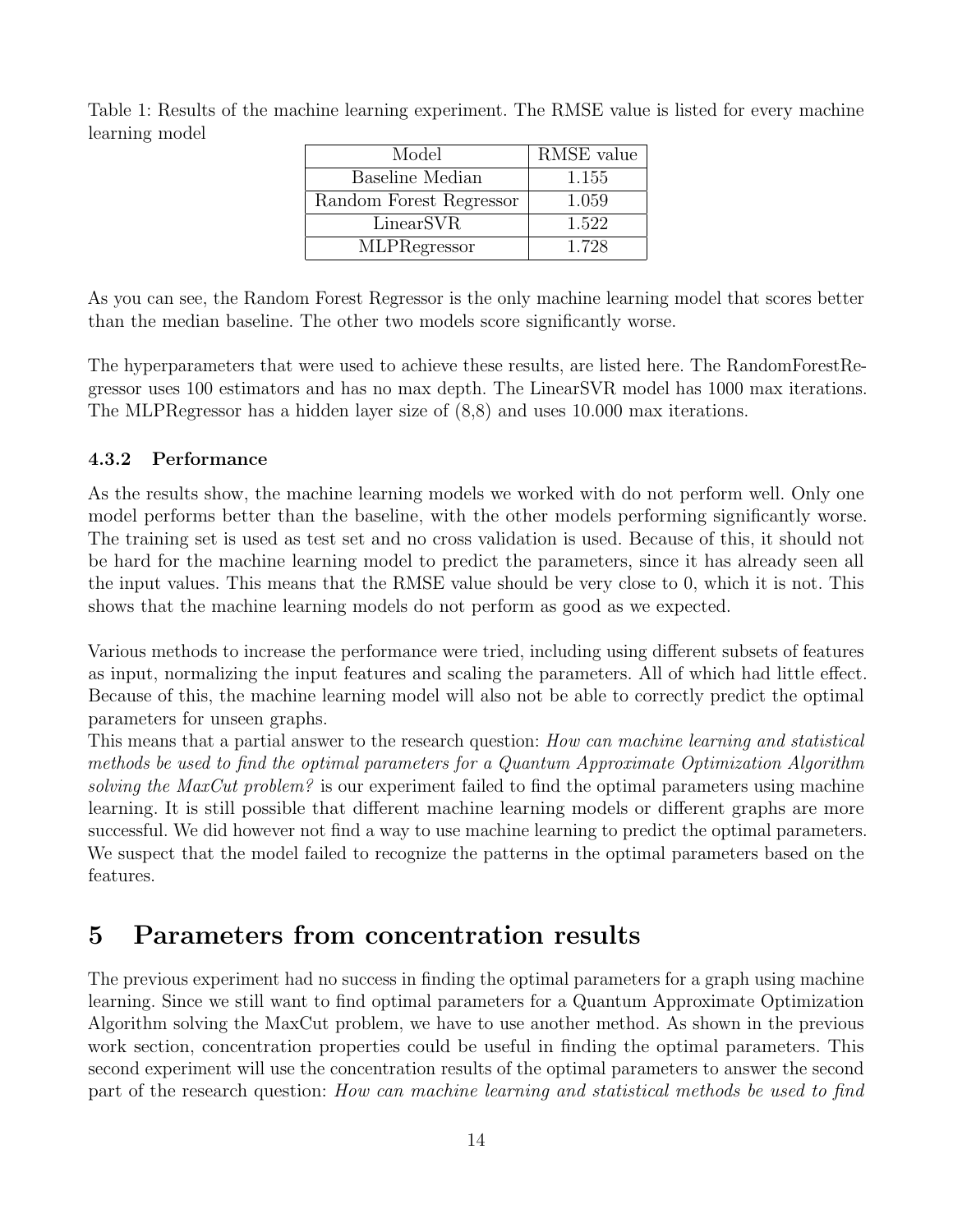the optimal parameters for a Quantum Approximate Optimization Algorithm solving the MaxCut problem?

## <span id="page-18-0"></span>5.1 Concentration

We already discussed concentration on QAOA in the other work section. To summarise, it was proven that QAOA concentrates for 3-regular graphs, but the paper mentions that the concentration is not as tight for Erdős–Rényi graphs. Based on this, it is worth researching how the concentration property can be used to predicht the optimal parameters for Erdős–Rényi graphs.

We can group the graphs based on the number of vertices and the probability that was used to generate the graph. If the parameters in a group concentrate, the value at which they concentrate can be calculated. In this thesis we will refer to this value as the concentration. By checking if the parameters concentrate for different groupings of graphs, we can find out if we can use the concentration to predict the optimal parameters for that specific group.

The concentration can be calculated by taking the median values of all parameters in a grouping, which needs to be done separately for  $\beta$  and  $\gamma$ . The previous experiment used the median as a baseline, which shows that the median performed quite well in predicting the parameters compared to the machine learning models.

By simply calculating the median instead of using machine learning, it is possible to use a larger depth. This is because the parameters will need to be calculated separately for each depth. Using a larger depth will improve the effectiveness of the QAOA algorithm which will result in a better approximation of the MaxCut.

### <span id="page-18-1"></span>5.2 Methods

To answer the research question, we need to find at which value some parameters concentrate and use this concentration to predict the optimal parameters. We will not calculate the concentration based on all parameters, but only on a selection. The graphs and the corresponding optimal parameters will be grouped based on the number of vertices, the probability and the depth. These will be the same for every entry in this group.

The next step is to find out if the parameters in a group concentrate. We will generate a plot of the parameters for every grouping, which will show if they do concentrate.

If the parameters concentrate, they can be used to calculate new parameters. Calculating new parameters is done by using the median. We use the median since this value will be the center value in an ordered dataset. If a concentration occurs in a dataset, many of the values in that dataset will be the exact value at which the concentration occurs, or close to it. Therefore the median is a good way to estimate the concentration and it can be easily calculated. We use the median instead of the mean, since the mean is more prone to change based on outliers.

The new parameters will thus be the median of the parameters which are already in the same grouping. The average cost can be calculated using these medians which can be compared to the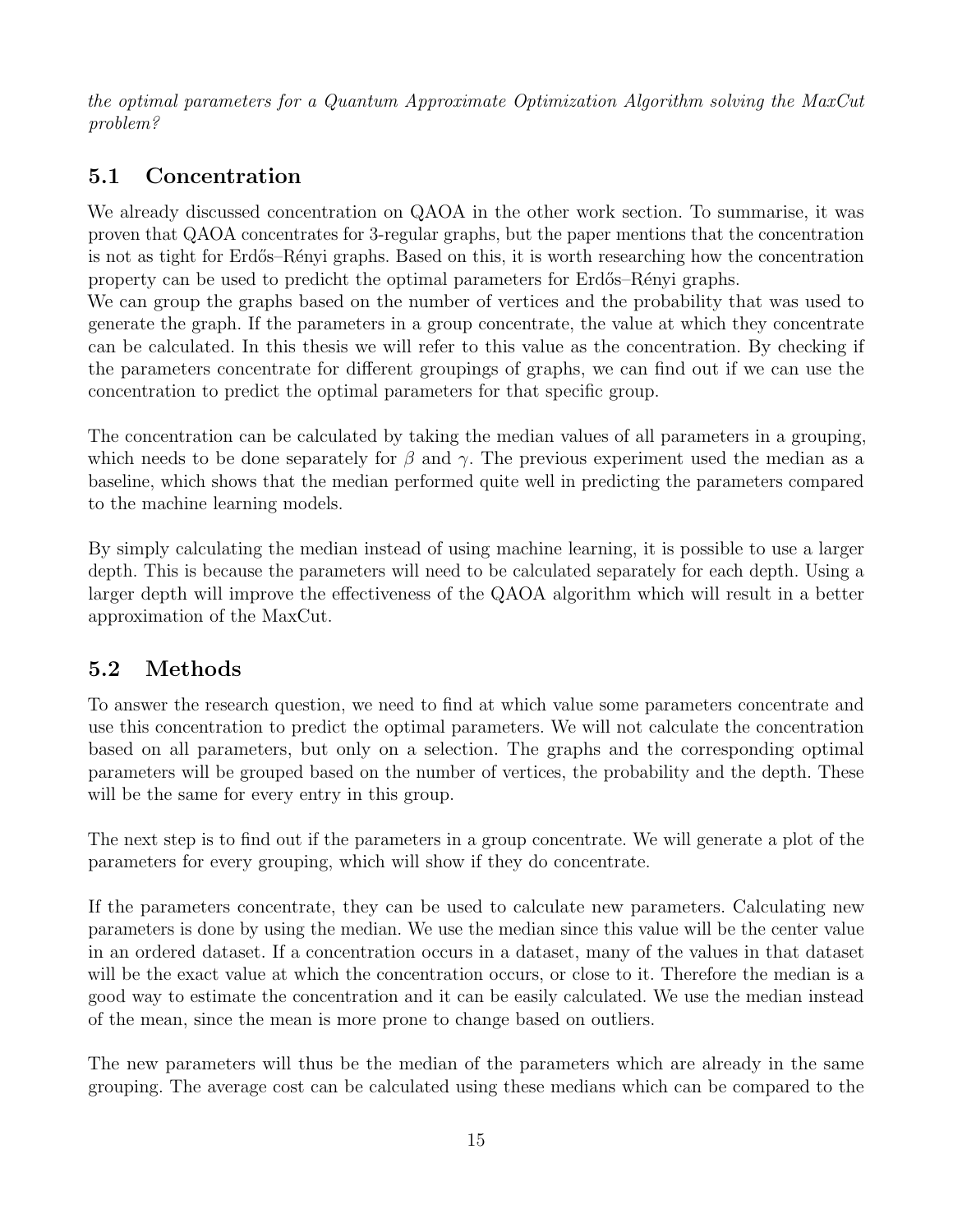average cost obtained when using the original parameters.

#### <span id="page-19-0"></span>5.2.1 Implementation

To find the concentrations of the parameters, a dataset is generated using the same tools that were used to generate the dataset for the first experiment. We are still using a classical computer to simulate a quantum computer. This dataset includes information about the graph, the depth and the optimal parameters. More information about this dataset will be given in the next sections.

The parameters of this dataset are then plotted in a histogram which will show if there is a concentration. As stated in the methods, the parameters will be grouped based on probability, number of vertices and depth. A different plot is used for every combination of these.  $\beta$  and  $\gamma$  are also plotted separately. An example is shown in figure 5.

Figure 5: Histogram of  $\beta$  for a grouping of 5 graphs with depth of 1, a probability of 0.6 and 10 vertices. The x-axis is the value of the parameter while the y-axis shows often this value occurs.



The input parameters for a new graph are then calculated using the parameters. The same grouping will be used as was used for the plots, which means that the median of the parameters will be calculated for all graphs with the same number of vertices, probability and depth. This is done for  $\beta$  and  $\gamma$  separately. For a depth higher than one, the median is calculated for every level of depth separately.

We used the medians of the parameters in a group to calculate the average cost based on the graphs of that same group. We also calculated the average cost using the original angles that are stored in the dataset for the same graphs as a baseline. We compared these costs to each other by calculating the ratio between the average cost and the highest possible cost for every graph. We then compared these ratios by subtracting the baseline ratio from the ratio obtained by the medians and took the average of all these numbers. In formula form this looks like

difference in ratio = 
$$
\frac{C_1}{C_h} - \frac{C_2}{C_h}
$$

where  $C_1$  is the cost that is calculated using the concentration,  $C_2$  is the cost that is calculated using the original parameters and  $C_h$  is the highest possible cost for that graph. We used ratios instead of looking at the direct costs, since bigger graphs have a higher cost and this would overshadow the smaller graphs.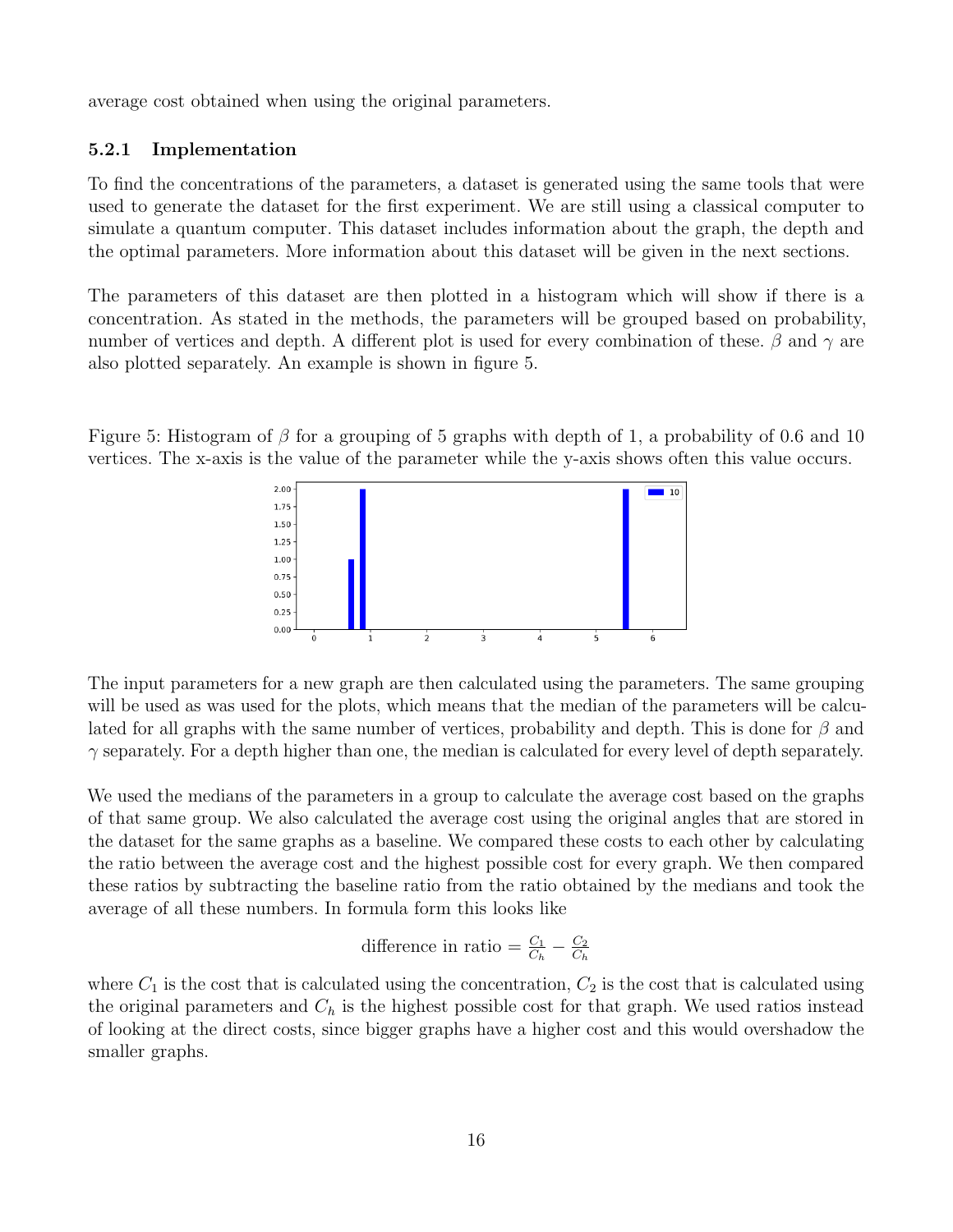To calculate the total difference, the difference in ratio is calculated for every graph in the dataset. These differences in ratio are then averaged, which gives the total difference. This is done separately for each depth, which gives us a difference for every depth. In a formule this looks like

difference = 
$$
\sum_{g=1}^{n} \frac{r_g}{n}
$$

where *n* is the number of vertices and  $r_q$  is the difference in ratio for graph g.

#### <span id="page-20-0"></span>5.2.2 Dataset

Graphs have been generated with probabilities 0.5, 0.6, 0.7, and 0.8 along with the number of vertices 8, 10, 12, 14 and 16. For every combination of probabilities and vertices five graphs are generated, which means that a total of 100 graphs are generated. The optimal parameters are calculated for every graph for every depth using the maximizing algorithm that is also used in the first experiment. This is done for depth 1,2,4 and 6. The data that is generated is stored in a dataset along with the details about the graph that are needed to regenerate it. An entry in the dataset consists of the following:

- prob, the probability for each vertice to connect with another vertice for all pairs of vertices.
- $n$ , the number of vertices.
- p, the depth used in QAOA.
- seed, the random seed that is only used to generate the graph. It is not used for grouping.
- beta, array of length p with all  $\beta$  parameters.
- gamma, array of length p with all  $\gamma$  parameters.
- $avg\_cost$ , the average cost that is used to calculate the ratio.
- highest cost, the highest possible cost. This is the optimal MaxCut value.

The dataset has an entry for every graph.

### <span id="page-20-1"></span>5.3 Results

The results of the second experiment will be discussed in this section. We will first show the results and then discuss the performance.

#### <span id="page-20-2"></span>5.3.1 Direct results

By looking at the histograms of the parameters for every group, we can see that the values concentrate around certain values. There are too many histograms to display here, but an example is shown in figure 5. Based on this, it is worth trying to predict the parameters,  $\beta$  and  $\gamma$ , using the median values.

The ratios shown below are achieved by taking the median of all parameters in a grouping. This grouping consists of graphs with the same number of vertices and the same probability. This median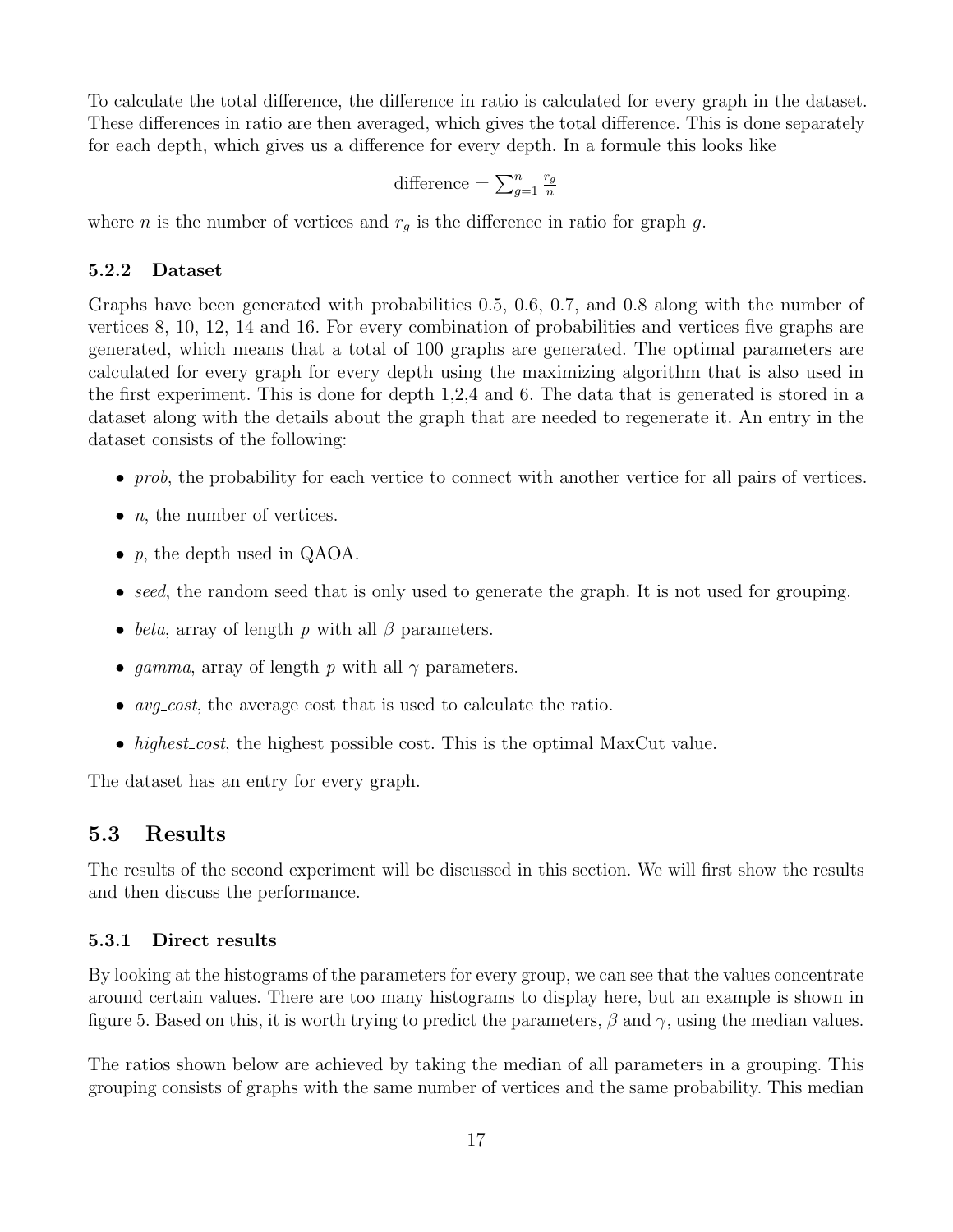is then used as parameter and the cost is calculated based on this parameter for every graph in the grouping. The average ratios obtained using the different depths can be seen in table 2.

Table 2: Results of concentration experiment. The difference between ratios is listed for every depth

| $\mathrm{Depth}$ | Difference |
|------------------|------------|
| I.               | 0.006416   |
| $\mathcal{D}$    | 0.024041   |
| 4                | 0.003243   |
| 6                | 0.004658   |

It is important to note that QAOA is not deterministic, which means that different runs give different ratios. While these different ratios are close, they are not the same. To account for this, the results shown above are the average of 10 runs for every graph.

### <span id="page-21-0"></span>5.3.2 Performance

On average, using the concentration resulted in a better cut than when using the original parameters. This can be contributed to the fact that QAOA is not deterministic.

In some runs the concentration-based method performed better, while in other runs the original parameters performed better. At a depth of 2, the difference between the original parameters and the concentration parameters is a little more than 2%. This number is significantly lower for the other depths, but the concentration parameters do perform better than the original parameters for all depths. This shows that the cost obtained when using the concentration is comparable to the cost obtained when using the original parameters. Based on this, we can say that grouping the graphs together and predicting new parameters based on the concentration in that group is a promising way of predicting a good set of parameters for QAOA.

## <span id="page-21-1"></span>6 Discussion

### <span id="page-21-2"></span>6.1 Reflection on results and usability

The results of the second experiment show that the concentration of parameters can be used to find good parameters for a graph. This is done by grouping the graphs based on number of vertices and probability and taking the median of the parameters in this group. This median is then used as parameter for the graph in QAOA. It does however have some limitations.

The first limitation is that the research has been done on a classical computer simulating a quantum computer. Because of this, only a few qubits can be used. It will otherwise not be feasible to simulate a quantum computer. Since the number of qubits is the same as the number of vertices in the graph, large graphs are also not feasible. This means that this method has not been tried on larger graphs, because the graphs used in this experiment have 16 vertices at most. Calculating MaxCut for this number of vertices on a classical computer is not that hard. The real benefit of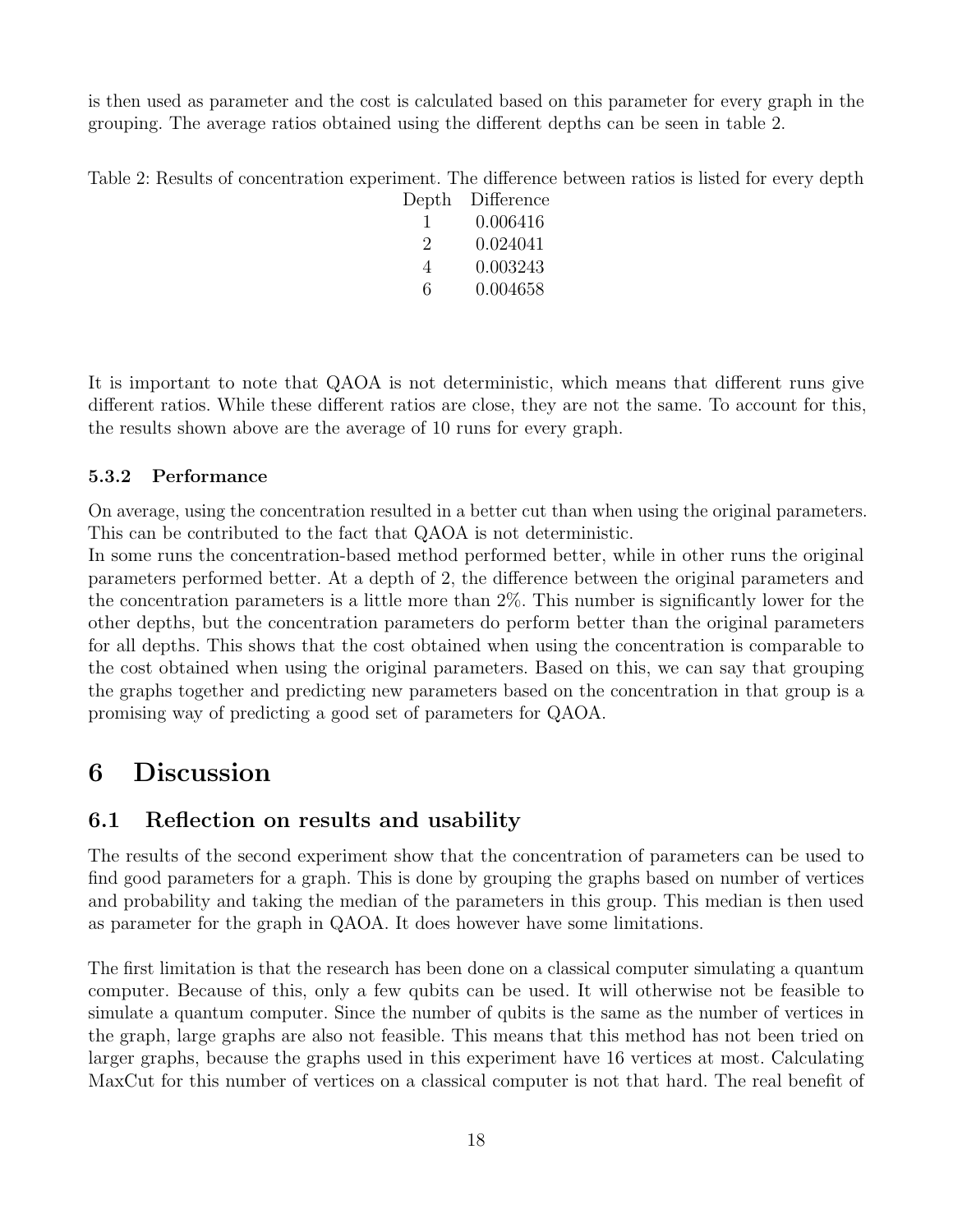using QAOA is only noticeable on larger graphs with more vertices. Because of this, doing this experiment on a real quantum computer would be interesting.

The second limitation is that we only proved that a concentration occurs in a group. We did not prove that the parameters for all graphs concentrate, but only that parameters for graphs with the same number of vertices and the same probability concentrate. This means that for a new grouping of graphs, with a different number of vertices and a different probability, we need to find the concentration again. It is currently unclear if the same concentration can be used across groups and what the effects of this will be.

Another limitation is that we did not try to predict unseen parameters due to time constraints. The median is taken from all parameters where the graphs are in a grouping. This means that the parameters of the graph for which we try to predict the parameters are also taken into account when calculating the median. We have not tried to predict parameters for a new graph using the parameters from a grouping, but we do expect that it is also possible. We expect this method to give similar results on new graphs compared to graphs where the corresponding parameters are used to calculate the median.

The first experiment showed that using machine learning to predict the optimal parameters did not work in our case. The machine learning models failed to correctly predict the parameters, even when the graphs and the corresponding parameters had already been learned by the model. It is currently unclear why machine learning failed to predict the parameters. Especially since the same features of the graph were successful in another paper when using machine learning [\[27\]](#page-25-13).

## <span id="page-22-0"></span>7 Conclusion

In this thesis we tried to predict the parameters for a QAOA solving the MaxCut problem. These parameters were chosen to achieve a high average approximation for the cost. The cost is calculated by splitting the vertices of the graph into two subsets and counting the amount of cuts.

The first method to predict the parameters was using machine learning. We tried to let different machine learning models predict the parameters based on features of a graph. In essence, this means that a graph is used as input for a model that tries to predict the best parameters for this graph.

Unfortunately, this did not prove to be successful. The parameters predicted by the model differed quite from the original parameters for the graph. This means that the models were not properly predicting the parameters. As can be seen in the results, most of the models performed worse than the baseline, which was simply taking the median of all parameters. Because of this, we decided to not use this method.

The second method to predict the parameters was to use the concentration of parameters. The graphs were grouped with other graphs with the same number of vertices and the same probability. Based on the parameters generated by a maximizing algorithm, we showed that the parameters in a group concentrate, which makes it possible to use this concentration to predict new parameters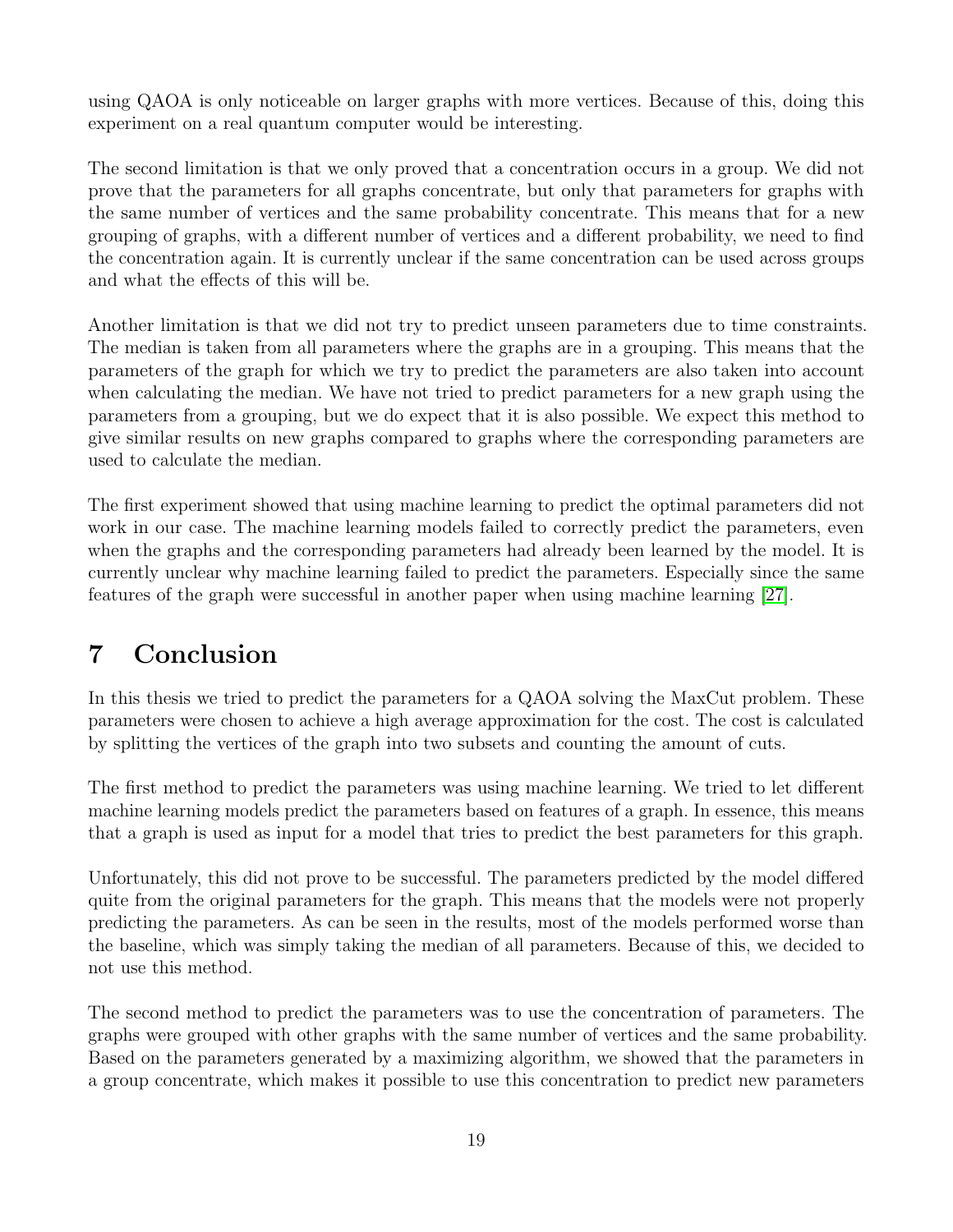for graphs in this group. The concentration can be found by taking the median of the parameters in a group. This median can then be used as parameters for other graphs in the group. Because of this, a higher depth can be used which improves the accuracy.

On average, the cuts that are calculated based on the concentration of the parameters performed a little better than the cuts that are calculated based on the original parameters. This difference is however very small and likely occurred because QAOA is a non-deterministic algorithm. This means that the concentration of parameters for graphs can be used to predict parameters for graphs with the same size and same probability.

To conclude, the concentration of parameters can be used to predict other parameters. This can be done by grouping the graphs based on number of vertices and probability. The median of the parameters in this group can then be used to predict parameters for a new graph in the same group. This method was used in the second experiment and does not use machine learning. Since the median is easy to calculate, a depth larger than one can be used, which improves the approximation and thus the effectiveness of the algorithm. We expect that this method can also be used on new, unseen graphs. Using this method would however require knowledge about the concentration of parameters in that grouping, thus it is only useful when the optimal parameters for many graphs in the same grouping have to be found This would mean that the optimal parameters for a graph can be found quicker using this method than when using maximization to find these parameters. Using this method could save time and computation power, while the MaxCut achieved by QAOA stays practically the same.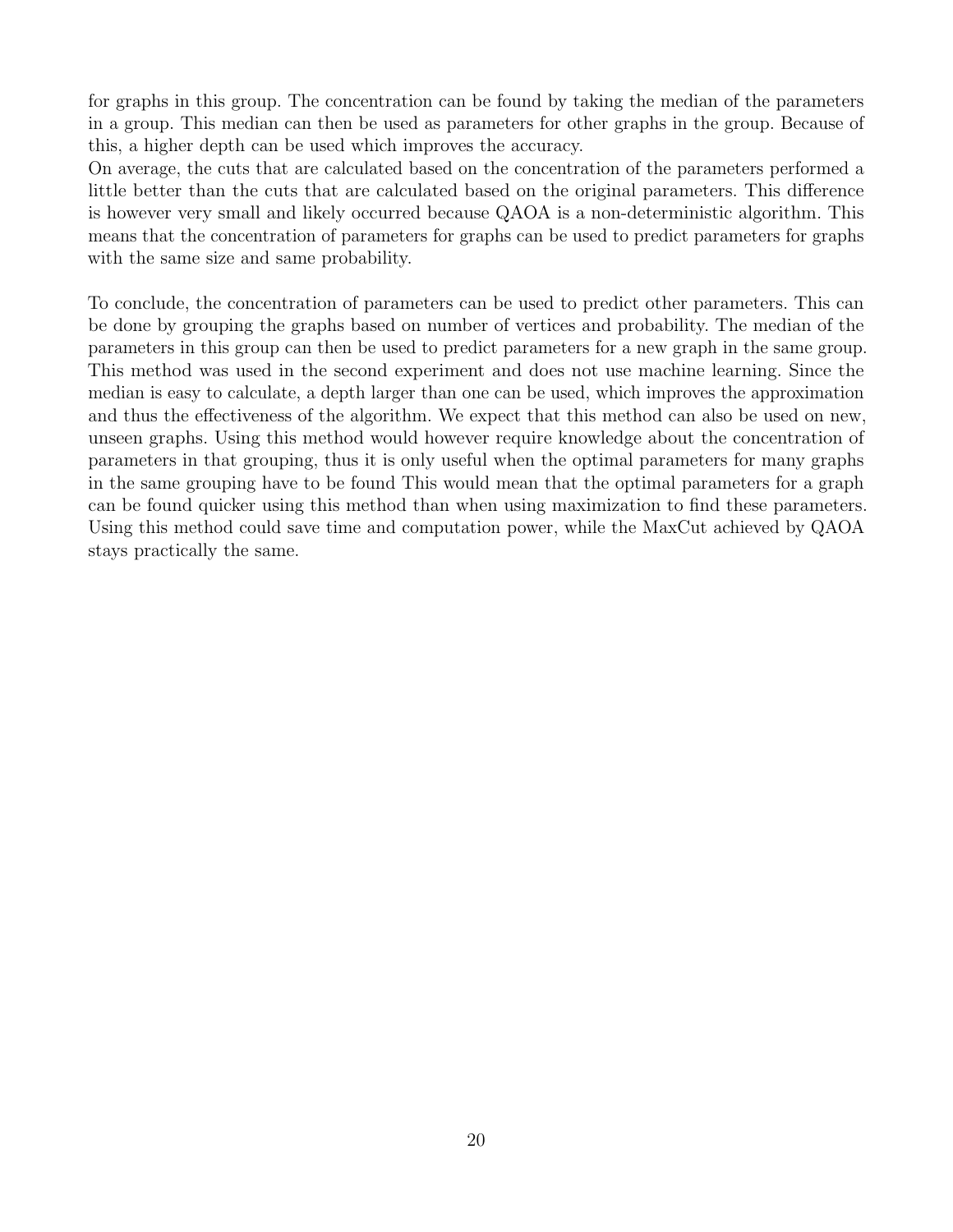## References

- <span id="page-24-5"></span>[1] Rahman A. (2019, February) The Max-Cut Problem <https://cran.r-project.org/web/packages/sdpt3r/vignettes/maxcut.pdf>
- <span id="page-24-9"></span>[2] Farhi, E., Goldstone, J., & Gutmann, S. (2014). A Quantum Approximate Optimization Algorithm <https://arxiv.org/pdf/1411.4028.pdf>
- <span id="page-24-1"></span>[3] Holton, W. Coffeen (2020, August 16). Quantum computer. Encyclopedia Britannica <https://www.britannica.com/technology/quantum-computer>
- <span id="page-24-0"></span>[4] Braun, M. C. (2018, June 25). A brief history of quantum computing <https://medium.com/@markus.c.braun/a-brief-history-of-quantum-computing-a5babea5d0bd>
- <span id="page-24-2"></span>[5] Cho, A. (2020, September 15). IBM promises 1000-qubit quantum computer—a milestone—by 2023 [https://www.sciencemag.org/news/2020/09/ibm-promises-1000-qubit-quantum-comput](https://www.sciencemag.org/news/2020/09/ibm-promises-1000-qubit-quantum-computer-milestone-2023#:~:text=IBM)er-milest [~:text=IBM's%20current%20largest%20quantum%20computer,run%20on%20different%](https://www.sciencemag.org/news/2020/09/ibm-promises-1000-qubit-quantum-computer-milestone-2023#:~:text=IBM) [20quantum%20computers.](https://www.sciencemag.org/news/2020/09/ibm-promises-1000-qubit-quantum-computer-milestone-2023#:~:text=IBM)
- <span id="page-24-3"></span>[6] Pakin, S. (2019, June 10). The Problem with Quantum Computers <https://blogs.scientificamerican.com/observations/the-problem-with-quantum-computers/>
- <span id="page-24-4"></span>[7] Wootton, J Stackoverflow answer related to NISQ <https://quantumcomputing.stackexchange.com/a/1888>
- <span id="page-24-6"></span>[8] Sussman, D. Lecture 2: Erdos-Renyi. [http://math.bu.edu/people/sussman/MA882\\_2017/2017-01-26-Lecture-2.html](http://math.bu.edu/people/sussman/MA882_2017/2017-01-26-Lecture-2.html)
- <span id="page-24-7"></span>[9] Variational circuits [https://pennylane.ai/qml/glossary/variational\\_circuit.html](https://pennylane.ai/qml/glossary/variational_circuit.html)
- <span id="page-24-8"></span>[10] The Jupyter Book Community Quantum circuits <https://qiskit.org/textbook/ch-algorithms/defining-quantum-circuits.html>
- <span id="page-24-12"></span>[11] Mohar, B. THE LAPLACIAN SPECTRUM OF GRAPHS. [https://www.fmf.uni-lj.si/~mohar/Reprints/1991/BM91\\_GTCA2\\_Mohar\\_](https://www.fmf.uni-lj.si/~mohar/Reprints/1991/BM91_GTCA2_Mohar_LaplacianSpectrum.pdf) [LaplacianSpectrum.pdf](https://www.fmf.uni-lj.si/~mohar/Reprints/1991/BM91_GTCA2_Mohar_LaplacianSpectrum.pdf)
- <span id="page-24-10"></span>[12] Gupta, M. Linear Regression <https://www.geeksforgeeks.org/ml-linear-regression/>

<span id="page-24-11"></span>[13] Brandão, F. Broughton, M. Farhi, E. Gutmann, S. & Neven, H. For Fixed Control Parameters the Quantum Approximate Optimization Algorithm's Objective Function Value Concentrates for Typical Instances <https://arxiv.org/pdf/1812.04170.pdf>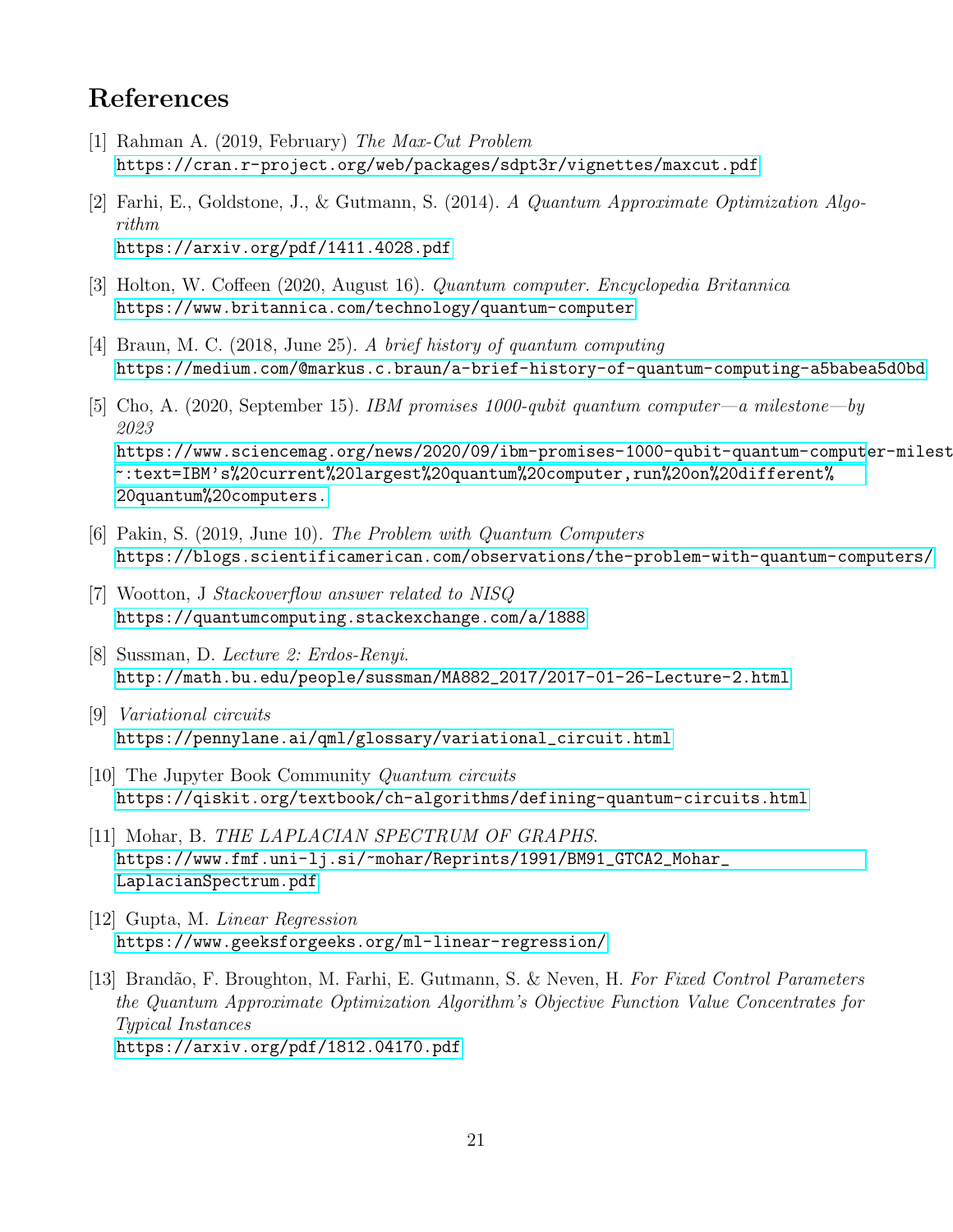- [14] Talagrand, M. A new look at independence [https://projecteuclid.org/journals/annals-of-probability/volume-24/issue-1/](https://projecteuclid.org/journals/annals-of-probability/volume-24/issue-1/A-new-look-at-independence/10.1214/aop/1042644705.full) [A-new-look-at-independence/10.1214/aop/1042644705.full](https://projecteuclid.org/journals/annals-of-probability/volume-24/issue-1/A-new-look-at-independence/10.1214/aop/1042644705.full)
- <span id="page-25-5"></span>[15] Quantum Inspire CNOT Gate <https://www.quantum-inspire.com/kbase/cnot/>
- <span id="page-25-1"></span>[16] TU Eindhoven Lecture 5: Introduction to Approximation Algorithms [https://www.win.tue.nl/~mdberg/Onderwijs/AdvAlg\\_Material/Course%20Notes/](https://www.win.tue.nl/~mdberg/Onderwijs/AdvAlg_Material/Course%20Notes/lecture5.pdf) [lecture5.pdf](https://www.win.tue.nl/~mdberg/Onderwijs/AdvAlg_Material/Course%20Notes/lecture5.pdf)
- <span id="page-25-6"></span>[17] Quantum inspire Rx gate, knowledge base Quantum inspire <https://www.quantum-inspire.com/kbase/rx-gate/>
- <span id="page-25-7"></span>[18] Atos List of gates <https://myqlm.github.io/aqasm.html>
- <span id="page-25-4"></span>[19] Quantum inspire Hadamard gate gate, knowledge base Quantum inspire <https://www.quantum-inspire.com/kbase/hadamard/>
- <span id="page-25-10"></span>[20] The Jupyter Book Community The QAOA algorithm <https://qiskit.org/textbook/ch-applications/qaoa.html#QAOA>
- <span id="page-25-2"></span>[21] The Jupyter Book Community Representing Qubit States <https://qiskit.org/textbook/ch-states/representing-qubit-states.html>
- <span id="page-25-3"></span>[22] The Jupyter Book Community Single Qubit Gates <https://qiskit.org/textbook/ch-states/single-qubit-gates.html>
- <span id="page-25-0"></span>[23] Adelson, J. Stackoverflow answer about NP <https://stackoverflow.com/a/210850>
- <span id="page-25-9"></span>[24] Kuthiala, A. Quora answer about hamiltonian <https://qr.ae/pGMUYp>
- <span id="page-25-11"></span>[25] scikit-learn developers RandomForestRegressor scikit-learn [https://scikit-learn.org/stable/modules/generated/sklearn.ensemble.](https://scikit-learn.org/stable/modules/generated/sklearn.ensemble.RandomForestRegressor.html) [RandomForestRegressor.html](https://scikit-learn.org/stable/modules/generated/sklearn.ensemble.RandomForestRegressor.html)
- <span id="page-25-12"></span>[26] Streif, M. & Leib, M. Training the Quantum Approximate Optimization Algorithm without access to a Quantum Processing Unit. [https://scikit-learn.org/stable/modules/generated/sklearn.ensemble.](https://scikit-learn.org/stable/modules/generated/sklearn.ensemble.RandomForestRegressor.html) [RandomForestRegressor.html](https://scikit-learn.org/stable/modules/generated/sklearn.ensemble.RandomForestRegressor.html)
- <span id="page-25-13"></span>[27] Moussa, C., Calandra, H. & Dunjko, V. To quantum or not to quantum: towards algorithm selection in near-term quantum optimization <https://arxiv.org/abs/2001.08271>
- <span id="page-25-8"></span>[28] Quantum Inspire Quantum Inspire editor <https://www.quantum-inspire.com/projects/new>